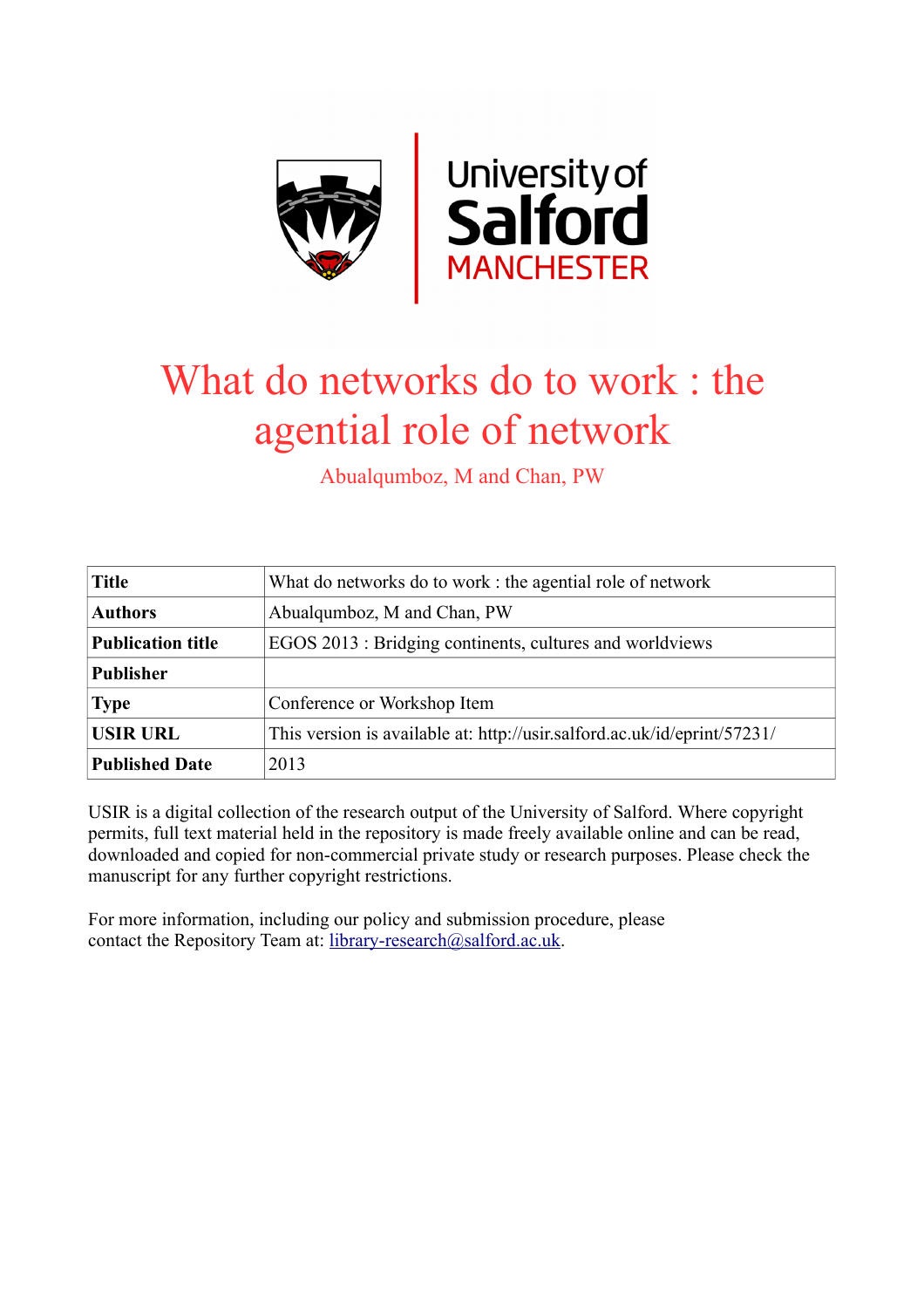Sub-theme 34: Inter-organizational Collaboration and Networks

**What do networks do to work: the agential role of network**

*Moheeb Abu Alqumboz and Paul W Chan School of Mechanical, Aerospace and Civil Engineering University of Manchester Sackville Street Manchester United Kingdom Post code: M13 9PL.*

*Email: [moheeb.abualqumboz@postgrad.manchester.ac.uk](mailto:moheeb.abualqumboz@postgrad.manchester.ac.uk)*

*NB: This is very much work-in-progress and we are still exploring emerging themes and refining the current themes that represent the inter-organisational learning research. We, therefore, welcome any feedback and comments for improving this piece.*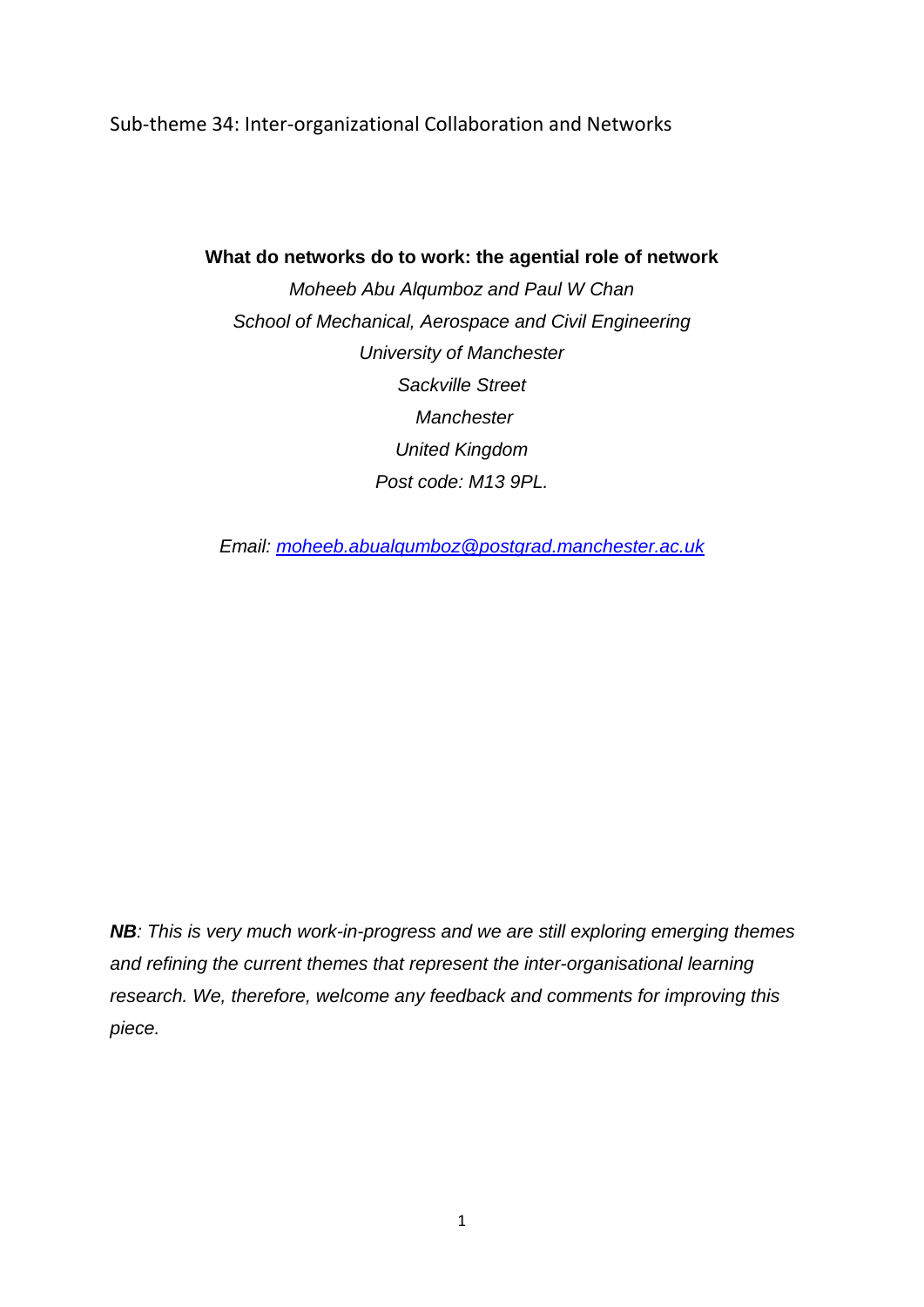# **Abstract**

The article draws on an ongoing study of interorganisational learning in project based organisations and how organisations learn through network settings. The article aimed at drawing theoretical explanations of network learning especially after learning moved from interorganisational learning to inter-networked learning. The article employs the structure agency relationship by Dave Elder-Vass as theoretical lens to draw conclusions that provides fresh explanations of how network are helpful in fostering learning activities. The research method included interviews, observation and archives. Data were analysed using thematic analysis which generated codes and then conclusion were drawn. The main contributions of this article are (1) to portray agency as another face of structure, (2) stress the agential role of networks, and (3) looking at networks as agents provides fresh understanding of benefits of networks.

**Keywords**: network, organisational learning, structure, agency, duality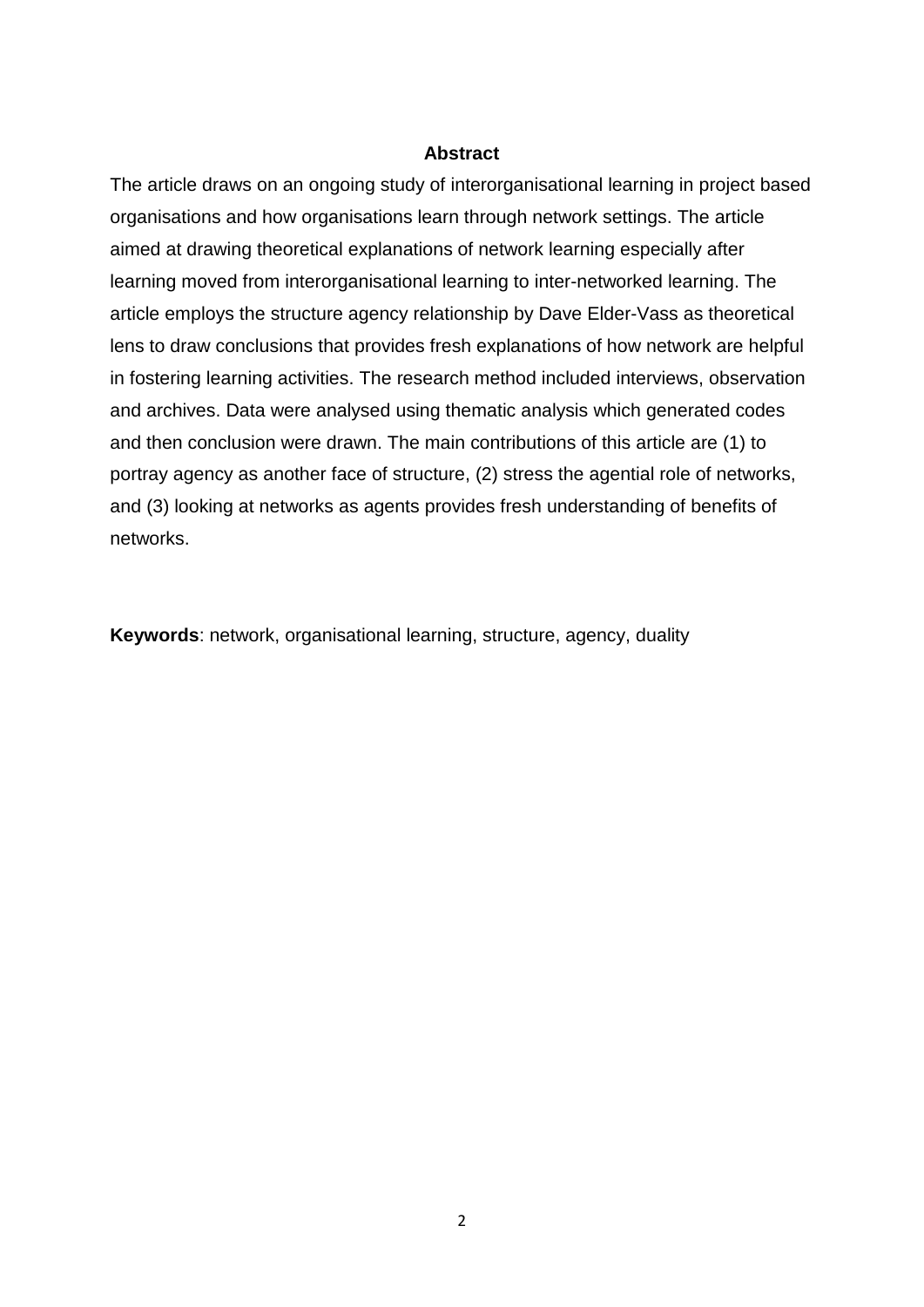#### **Introduction**

We live in a networked society. Everything is almost networked; internet, our work, and our social life. It became almost impossible to stay disconnected from all social media such LinkedIn, Facebook, Twitter, and Youtube. But those electronic social networks are not the only networks that people are connected to. On business level, organisations have realised the importance of formal and informal networks to explore and exploit knowledge and to foster innovation. This led the practice of 'network'ing to intensify and diversify in several ways. For example, temporary and permanent networks of innovations within organisations were formed. Interorganisational networks have also been established to exchange knowledge and expertise across organisations. However, such networks created tensions inside and outside the organisation. Challenges of knowledge leakage and knowledge centralisations are amongst other challenges to and from networks. This has prompted the need of organisations to look for practices that could bring the best benefits of networks and on the other hand, to alleviate the challenges that such networks pose. In response to this call within this sub-theme, this article is concerned with network practices and how they are looked at from different perspectives.

This article reflects an ongoing study that seeks to understand how organisations, through networks, learn across their boundaries to enrich organisational knowledge and improve performance. In specific, our study draws upon five networks from different industries to observe how meanings and norms are produced and reproduced within the framework of structure agency debate. The networks are mainly from photography and construction industries, consultancy, and entrepreneurship. For example, the Photography Network is a network that brings organisations and individuals together to discuss issues related to photography. Their discussions include best practices, mutual projects, future collaboration, and socialisation. Although our early observation indicated many instances where participants utilised the network to improvise photography techniques, observations also revealed a lack of collaboration in some cases where network participants were reluctant to share knowledge to juniors or seniors for fear of knowledge leakage.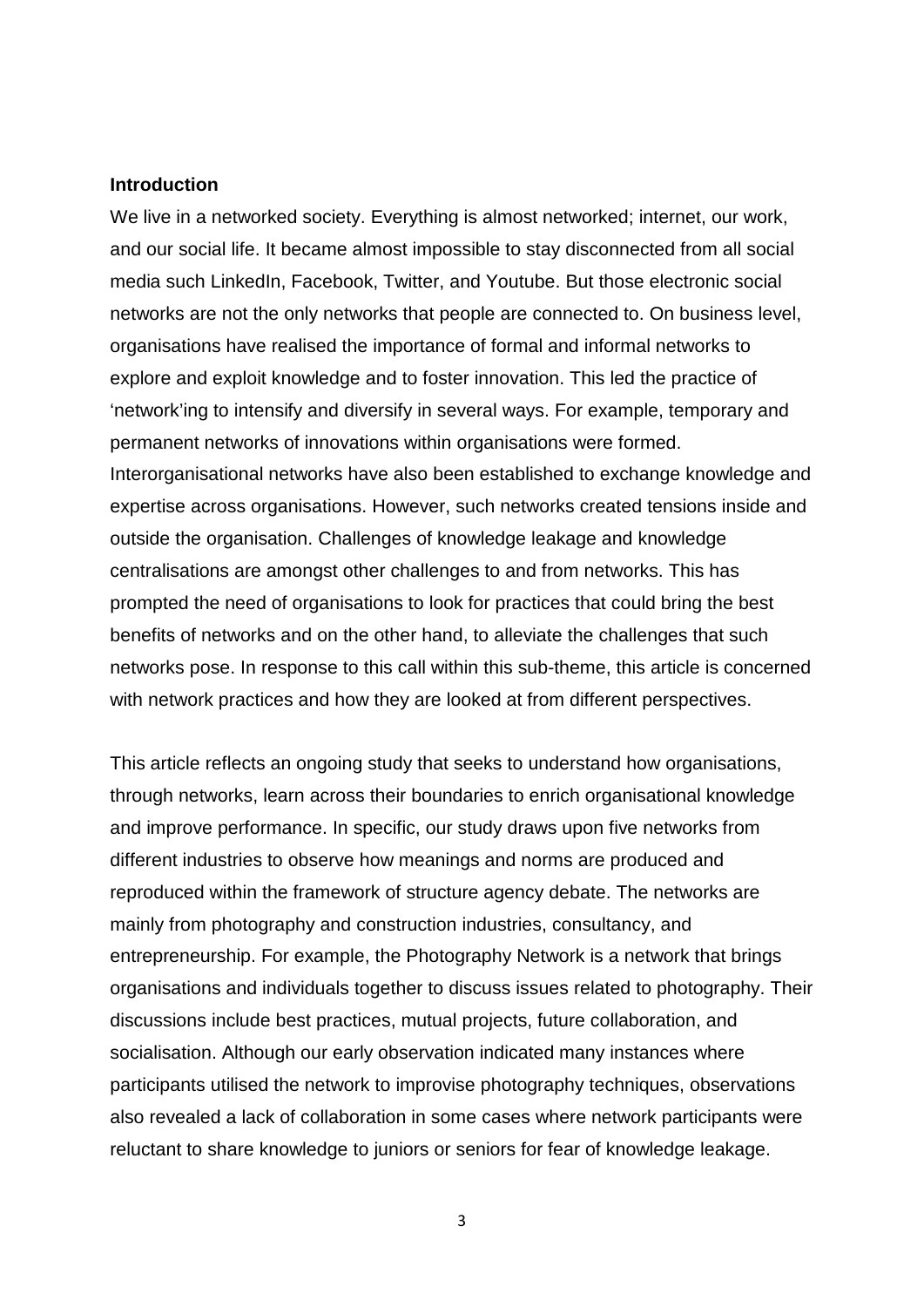Therefore, the main purpose of this article is to demystify the network dynamics in light of the structure-agency debate. The article does not seek to tackle the recent debate on structure and agency in details; however, discussing bits of the debate is essential. With this in mind, the article will tackle the question as to "what are the intended and unintended outcomes of informal social networks at work?" The article will discuss the evolution of network thinking from structure to agency, see how network could be looked at as an agent, and discuss its agential role (i.e. how do ideas travel from network to *work* and the other way round?). Studying the role of networks on business brought in the attention of different authors (e.g. [Arya and Lin,](#page-22-0)  [2007,](#page-22-0) [Baraldi, 2008,](#page-22-1) [Besser and Miller, 2011,](#page-22-2) [Blaschke et al., 2012,](#page-22-3) [Castells, 2011\)](#page-23-0). However, the majority of such studies overlooked this role from the structure-agency theoretical perspective.

# **Theoretical background and research gap addressed**

Networks are used currently as knowledge hubs that help organisations to discuss issues related to their work practices, organising, improving performance, and improvising practices [\(Orlikowski, 2002\)](#page-24-0). The research on networks is increasing and the impact of networks on organisations has been studied in several disciplines (e.g. [Borgatti and Foster, 2003,](#page-22-4) [Brass et al., 2004,](#page-22-5) [Ahuja, 2000,](#page-22-6) [Arya and Lin, 2007,](#page-22-0) [Aviv](#page-22-7)  [and Ravid, 2005,](#page-22-7) [Brass et al., 1998,](#page-22-8) [Blaschke et al., 2012\)](#page-22-3).

Although networks are formed for different purposes such as learning about new techniques, gaining experiences, solving problems, or influencing, the main purpose of organisations and individuals join networks is that they seek to change [\(Valente,](#page-24-1)  [2012,](#page-24-1) [Stange et al., 2012,](#page-24-2) [Graetz et al., 2012\)](#page-23-1). The concept of organisational change has been exhaustively studied in organisational setting (See for example, [Graetz et](#page-23-1)  [al., 2012,](#page-23-1) [Todnem By, 2005,](#page-24-3) [Hannan and Freeman, 1984,](#page-23-2) [Greenwood and Hinings,](#page-23-3)  [1996\)](#page-23-3). There is less research on how organisational change is sought and achieved on network levels. This article does not aim to study networks as a level of analysis as much as explaining how networks could be complex role player in the organisational change.

Previous studies have tackled the network as a structure that provides a hub for shared activities (knowledge sharing and practice improvisation) to take place. [Brass](#page-22-5)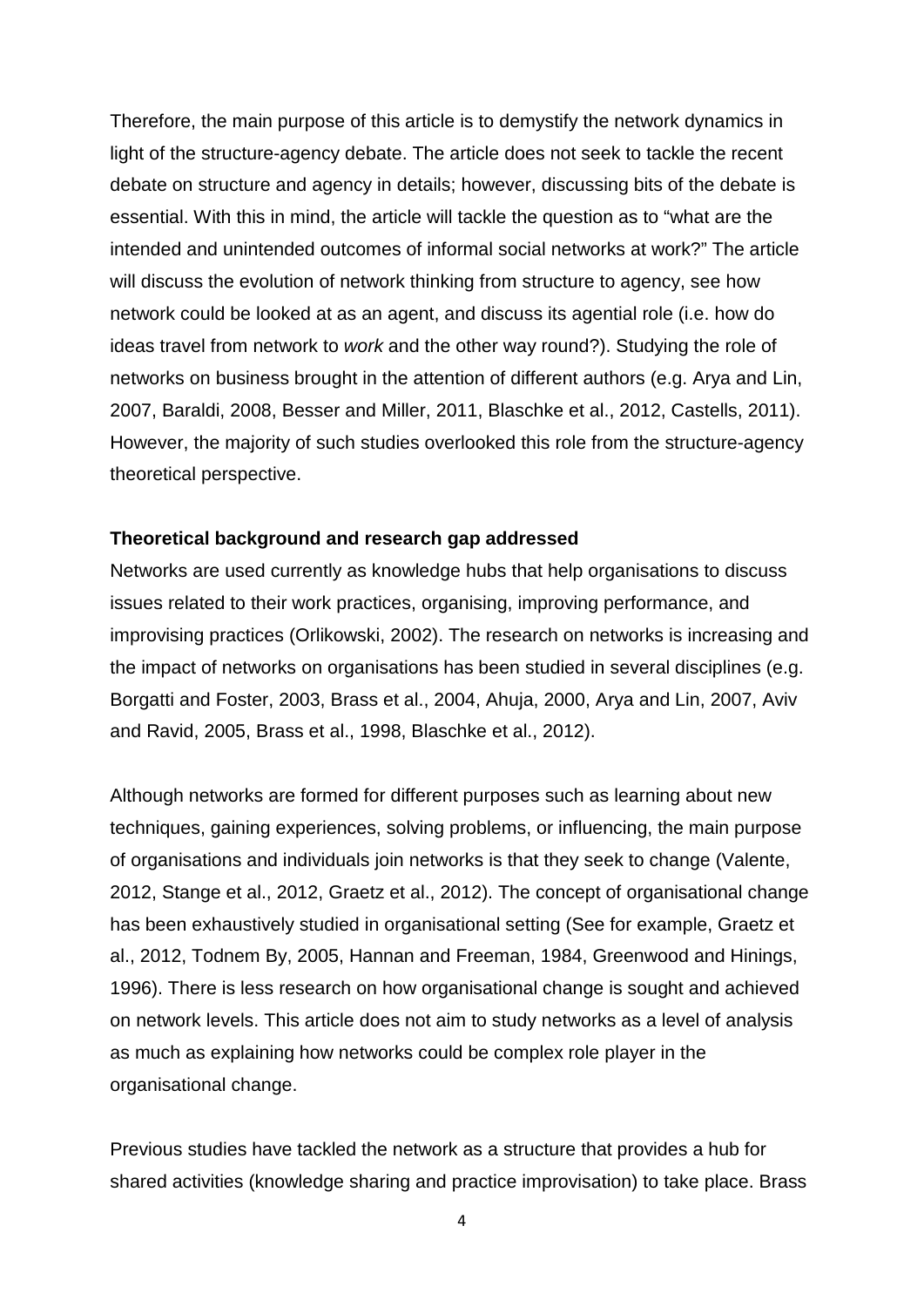[et al. \(2004\)](#page-22-5) conducted a multilevel literature review on networks and therefore defined network as a group of nodes and a group of ties that connect nodes. This definition takes the structuralist view which reflects the ideas of Karl Marx about society in which he stated that "Society does not consist of individuals, but expresses the sum of interrelations in which individuals stand with respect to one another" [\(Mayhew, 1980\)](#page-23-4). This view advocates the perception of network as a collection of ties rather than nodes; i.e connectionism.

The research on networks has two fundamental dimensions. The first is causes of network structure (i.e. how networks evolved?) and the second is the consequences of network structure (i.e. what networks resulted in?). However, [Borgatti and Foster](#page-22-4)  [\(2003\)](#page-22-4) clarified that most of the research has tackled the structural role of network. Strength of tie, embeddedness, centrality, etc. are dimensions that have been studied in the network research. Such dimensions are conditions that shape the structure of network. In parallel to the effort of this article to address shift of the network thinking from structure to agency, the questions "why organisations network" and "why individuals join networks" should shift to "how do networks shape the organisations?".

It is those debates between the structure and agency, micro and macro, etc that makes sense in the social theory [\(Barnes, 2001\)](#page-22-9). The debate on the complex relationship between structure and agency is a mere exemplification of the debate on the relationship between structuralism and individualism [\(Elder-Vass, 2010\)](#page-23-5). The debate was mainly split between structuralists and individualists which lent itself to the question of "Are [structuralists and individualists] to be concerned with explaining social phenomena purely in terms of the contributions of individuals, or are there characteristically social forces that affect social phenomena?" [\(Elder-Vass, 2010\)](#page-23-5). Accordingly, [\(Elder-Vass, 2010\)](#page-23-5) summarised the debate on structure and agency could be divided into two main streams as (1) structure and agency are separable (e.g. methodological collectivism, methodological individualism , emergentism and (2) structure and agency are inseparable (e.g. structuration theory).

Social structure may refer to normative institutions, organisations, or gender as [Elder-Vass \(2010\)](#page-23-5) exemplified who then summarised that social structure could be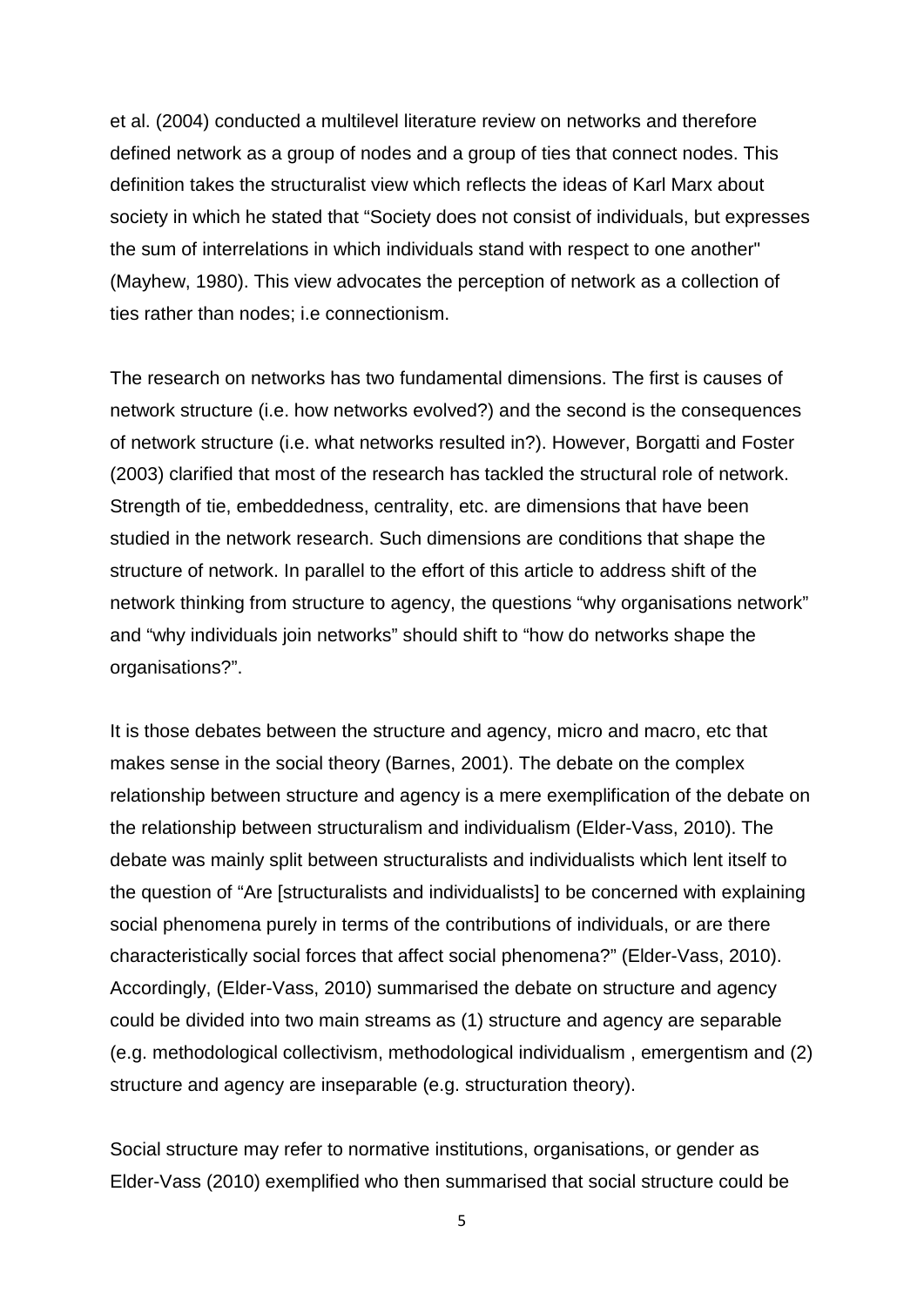seen as (1) structure as wholes and (2) structure as relations. However, despite the variety of definitions and explanations of social structure, [\(Elder-Vass, 2010\)](#page-23-5) claimed that they are "riddled with failures of ontological clarity". Agency has been always thought of as human agency by critical realists (e.g. [Elder-Vass, 2010,](#page-23-5) [Harvey, 2002,](#page-23-6) [Reed, 1997\)](#page-24-4). This assumption could be put under scrutiny by lending the question of [\(Elder-Vass, 2010\)](#page-23-5) as to what made human being own the power of action?. [Bandura](#page-22-10)  [\(1989\)](#page-22-10) conceptualised the nature of human agency into three types: (1) *autonomous agency*, (2) *mechanical agency*, and (3) *emergent interactive agency*. [Bandura](#page-22-10)  [\(1989\)](#page-22-10) then concluded that the self is partially shaped by continuous application of self-influence, thus rejecting the idea of autonomous agency. [Elder-Vass \(2010\)](#page-23-5) epitomised agency as political agency (power could be exercised by group) and individual agency (power could be exercised by individual).

# **Research methodology**

The approach taken in this article is theoretical based on an understanding of [\(Elder-](#page-23-5)[Vass, 2010\)](#page-23-5) approach to structure and agency. The article mainly draws upon [Miles](#page-24-5)  [and Huberman \(1994\)](#page-24-5) outlines of the three main processes of qualitative data analysis: (1) data reduction, (2) data display, and (3) conclusion drawing. In data reduction, methods and data were selected carefully to best answer the research question. In data display, descriptive texts were used and then conclusions were drawn. The article adopts a qualitative approach based on data collected from five different networks that represented different sectors including media industry, consulting industry, and construction industry. The networks included project-based businesses and are illustrated in Table 1 below:

| # | <b>Networks</b> | <b>Industry</b> | <b>Description of</b><br>network |                  | <b>Data sources</b> |
|---|-----------------|-----------------|----------------------------------|------------------|---------------------|
|   | Network I       | Media           | $\bullet$                        | Photography      | 10 Interviews       |
|   |                 |                 |                                  | network based    | Some                |
|   |                 |                 |                                  | in Liverpool and | observation         |
|   |                 |                 |                                  | Manchester.      | Archive             |

# **Table 1: Networks description**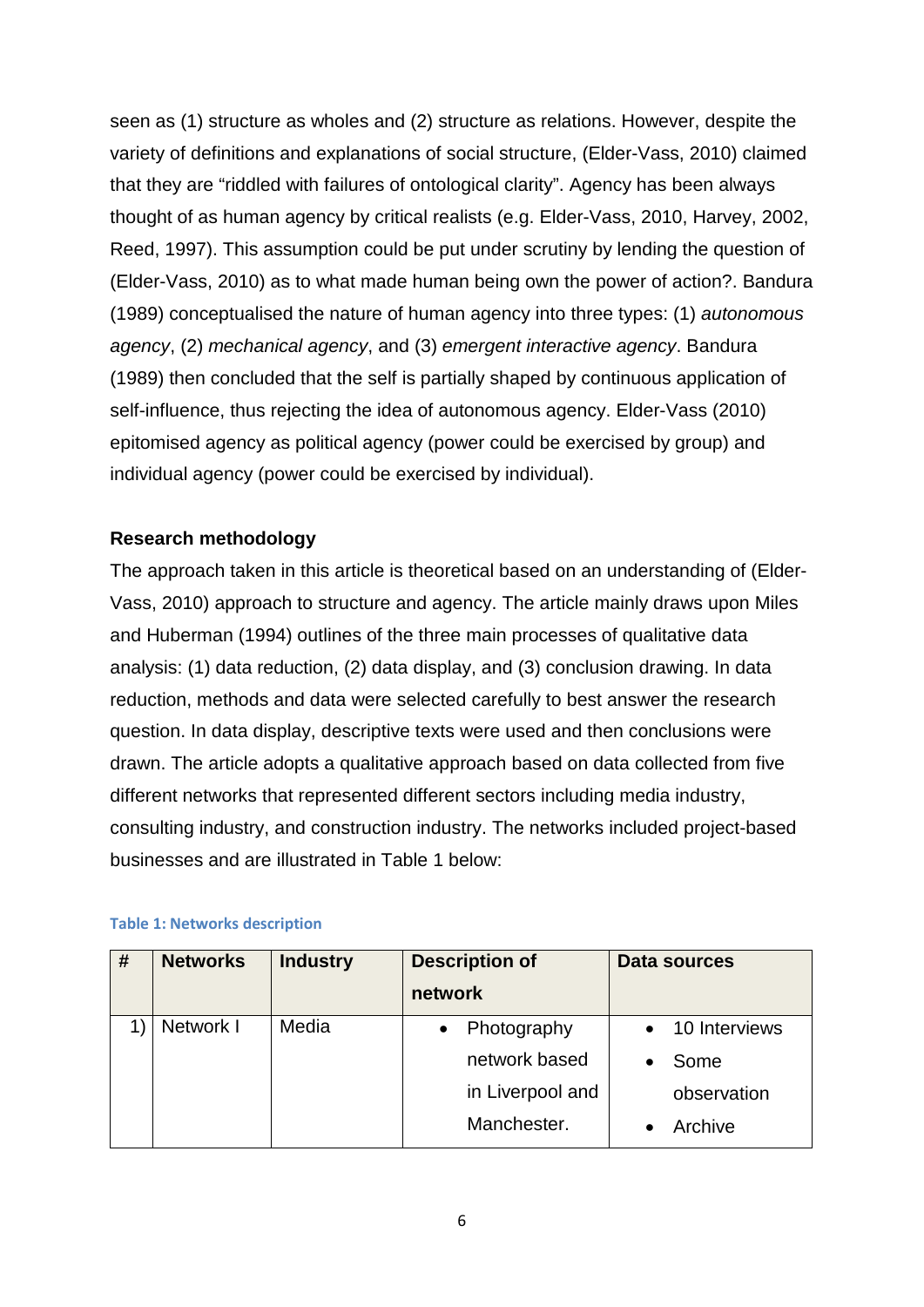| #  | <b>Networks</b> | <b>Industry</b> | <b>Description of</b>         | Data sources              |
|----|-----------------|-----------------|-------------------------------|---------------------------|
|    |                 |                 | network                       |                           |
|    |                 |                 | Open                          |                           |
|    |                 |                 | membership                    |                           |
|    |                 |                 | Participants                  |                           |
|    |                 |                 | usually 25 each               |                           |
|    |                 |                 | event.                        |                           |
| 2) | Network II      | Media           | Photography<br>$\bullet$      | 5 Interviews<br>$\bullet$ |
|    |                 |                 | network based                 | Some                      |
|    |                 |                 | in Liverpool.                 | observation               |
|    |                 |                 | Restricted<br>$\bullet$       | Archive                   |
|    |                 |                 | membership                    |                           |
|    |                 |                 | Participants are<br>$\bullet$ |                           |
|    |                 |                 | usually 12 each               |                           |
|    |                 |                 | event.                        |                           |
| 3) | Network III     | Construction    | Residential<br>$\bullet$      | 5 Interviews<br>$\bullet$ |
|    |                 |                 | Construction                  | Some                      |
|    |                 |                 | managers                      | observation               |
|    |                 |                 | network in                    |                           |
|    |                 |                 | Manchester.                   |                           |
|    |                 |                 | Closed                        |                           |
|    |                 |                 | Restricted                    |                           |
|    |                 |                 | membership                    |                           |
|    |                 |                 | Participants are<br>$\bullet$ |                           |
|    |                 |                 | usually 10 each               |                           |
|    |                 |                 | event                         |                           |
| 4) | Network IV      | Consulting      | Training and<br>$\bullet$     | 10 Interviews             |
|    |                 |                 | consulting                    | Some                      |
|    |                 |                 | network in                    | observation               |
|    |                 |                 | North West                    |                           |
|    |                 |                 | Region.                       |                           |
|    |                 |                 | Open                          |                           |
|    |                 |                 | membership.                   |                           |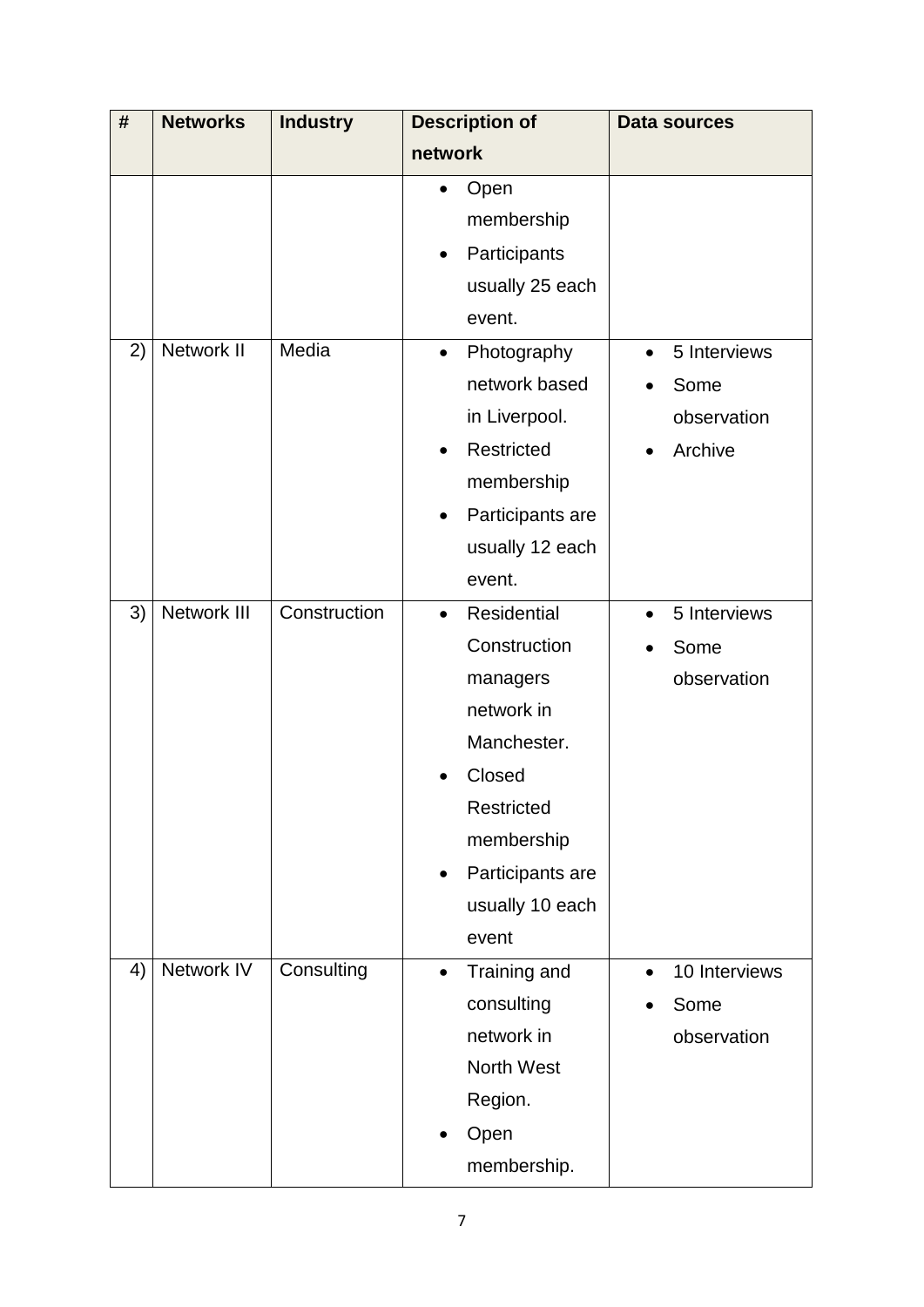| #  | <b>Networks</b> | <b>Industry</b> | <b>Description of</b>         | Data sources              |
|----|-----------------|-----------------|-------------------------------|---------------------------|
|    |                 |                 | network                       |                           |
|    |                 |                 | Participants are<br>$\bullet$ |                           |
|    |                 |                 | usually 15 each               |                           |
|    |                 |                 | event                         |                           |
| 5) | Network V       | Jewellery       | Gold and<br>$\bullet$         | 4 Interviews<br>$\bullet$ |
|    |                 |                 | Diamond supply                | Some<br>$\bullet$         |
|    |                 |                 | chain network                 | observation               |

Data sampling was grounded on theoretical basis which means that we carried out data collection and stopped when the level of data saturation was clearly achieved [\(Eisenhardt and Iii, 1988\)](#page-23-7). The analysis of networks was based on parameters of the research that were developed through replication logic [\(Yin, 2009\)](#page-24-6). This means that each pattern generated from analysing networks was dealt with as an isolated experiment that seek to either confirm or disconfirm the precedent experiment [\(Eisenhardt, 1989\)](#page-23-8).

Each network represented at least the network administrator or coordinator and one participant. For example, *Network I* is a photography network based in Manchester but holds events in Manchester and Liverpool. The network gathers professionals and companies to discuss and share experiences about photography. Interviewees includes the network coordinator in Liverpool, one photography magazine editor and several photographers. The analysed data were used to develop theoretical contributions of the research that aim - at a later stage beyond the boundaries of this article - to develop a theory

# *Data collection*

Data collection was carried out between 2012 and 2013 in North West region in UK. Data collection was mainly performed using (1) interviews (2) observation and (3) archives.

# *Interviews*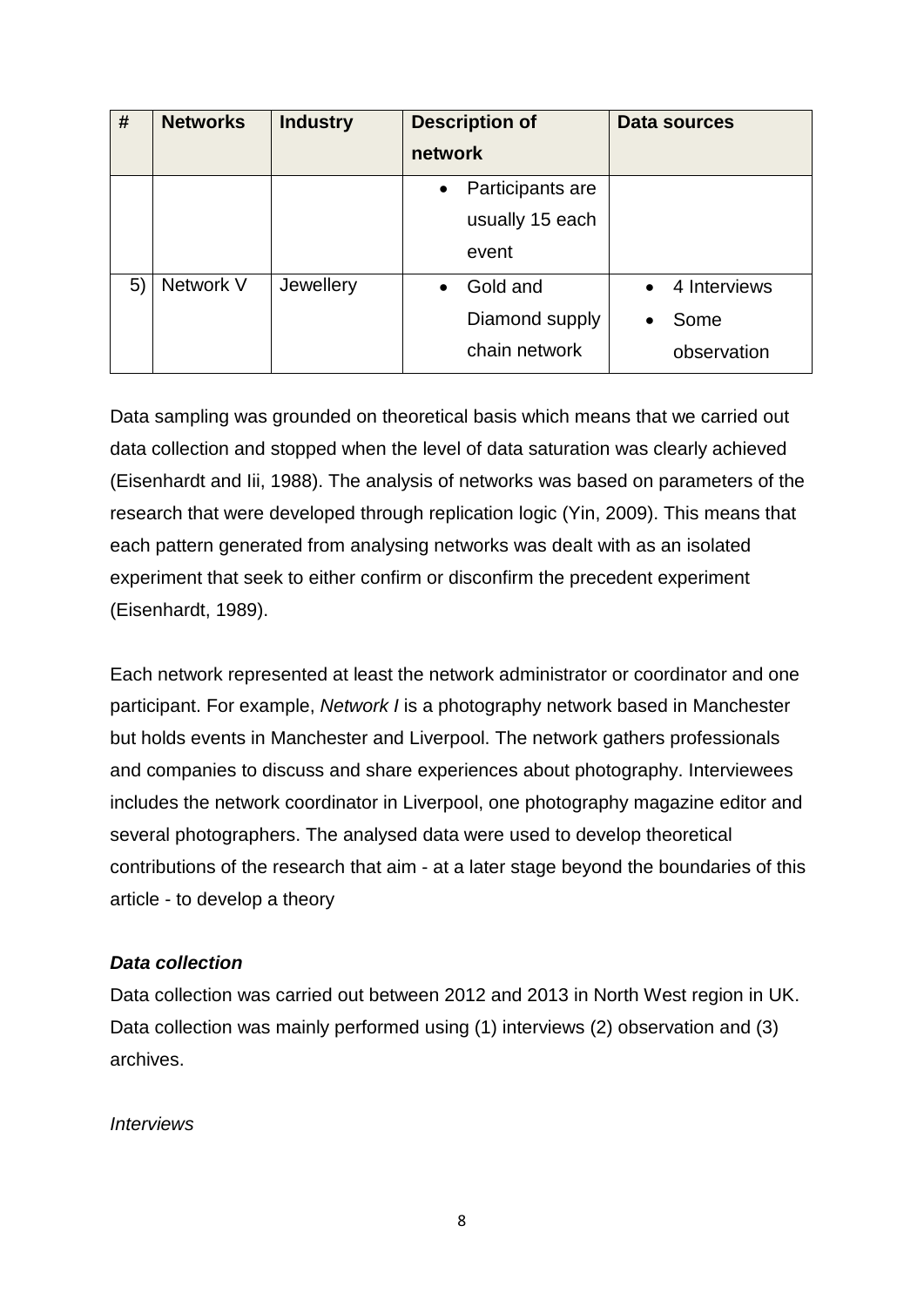Twenty four (24) semi-structured interviews were conducted with photographers, editors, lecturers, management consultants, business trainers, acoustics engineers, and gold and diamond consultants. The principal researcher started to contact networks in March 2012 using either email, phone or face to face in order to get access. The purpose of research was illustrated to each network administrator or coordinator. The researcher then attended events held by the networks that agreed to participate in the research. Participants were approached individually. Each interview lasted between 40 – 120 minutes. The total duration of interviews was around 30 hours. Interviews were mp3-recorded and transcribed verbatim.

The researcher used an interview guide that included a set of questions categorised in order to serve and manage the flow of information from interviewee. The categories included for example, general background of the organisation, reasons for joining the network, benefits from networks, and experience with networks. The guide was used flexibly which means the researcher did not follow the flow of the categorisation but while using all of the categories in interviews, more questions were raised following interviewees replies. Consequently, the researcher raised questions that evolved during the interview, which encouraged interviewees to bring up further issues related to networks. Informal conversations with some informal conversation continued through emails or networking events. Conversations were in the form of follow up of networking experience and seeking potential interviewees before theoretical sampling is achieved.

# *Observation*

The researchers observed three networks. Observation took the form of attending a meeting and one or two events in Manchester and Liverpool. The observation was focused on three main themes namely (1) understanding how members interact during discussions, (2) understanding why they joined this network and (3) uncovering what members add to the network and the other way round. The principal researcher who conducted the observation has taken detailed notes including daily observation journal and photographs. The researcher attended also some training sessions organised by consulting network (*Network IV*).

# *Archives*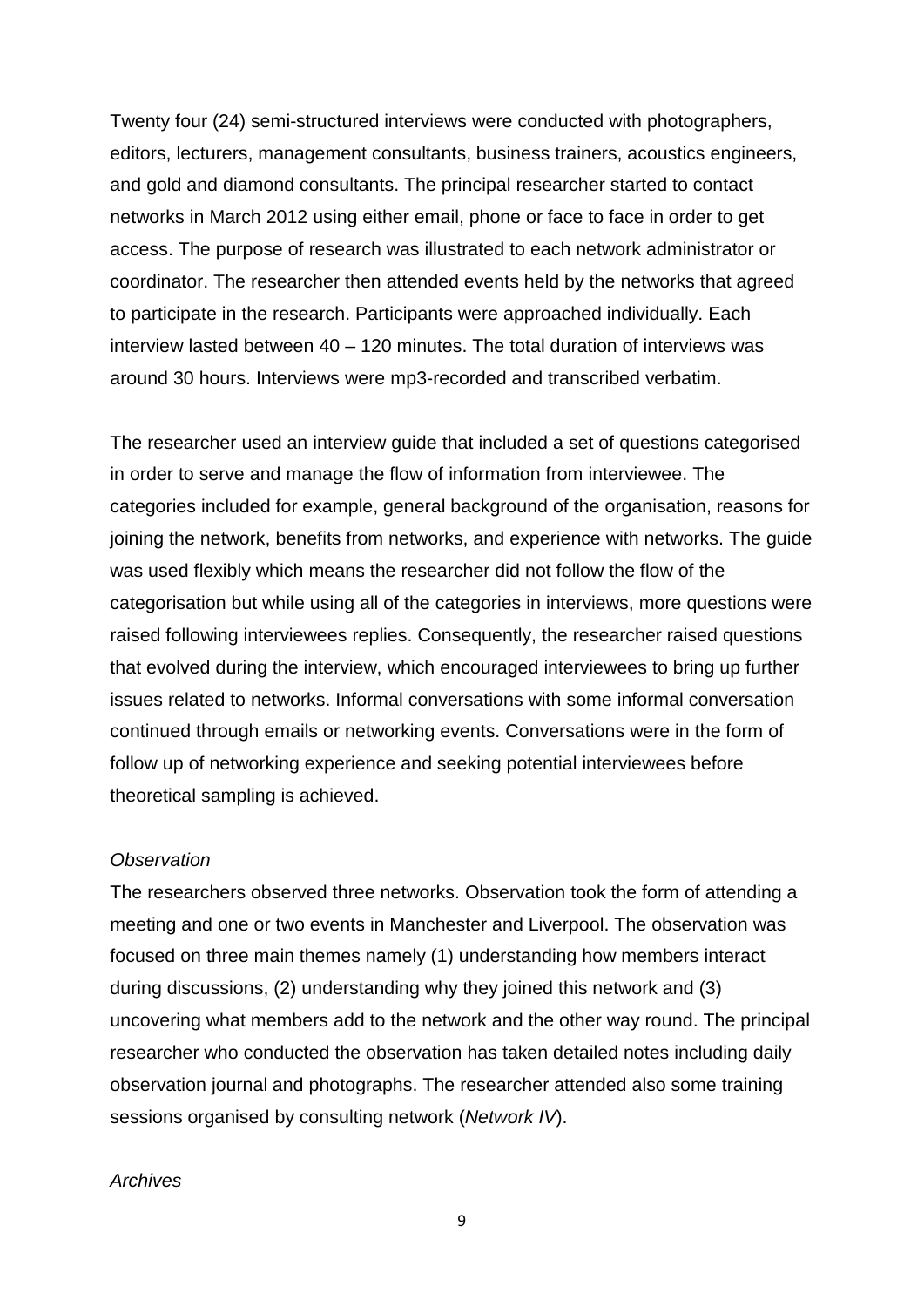Archives in the form of reports and guestbook were used in limited manner. Meeting minutes, flyers, and old photographs of networks have been used to provide further description of the network. We focused on those sources of information that describe how participants joined network and how they interact.

# *Data Analysis*

We analysed interviews, observations and archives, based on inductive conceptualisation to be able to interpret and structure in a framework the meanings of the chunks of data collected. To that end, our conceptual framework sought to interpret the role of participants in networks that shapes and is shaped by the network agency. The conceptual framework assumes that networks are agents and that their agential role is evident and may shapes organisation settings and individuals perceptions. By analysing the data we seek to provide theoretical contributions that could, within the larger study (PhD project) that this article is part of, develop a theory of agential role of networks. We collected stories that describe both professional and personal timeline of participants within the social boundaries of the network. To that end, we developed a coding system which classifies the data collected including the interviews, observation and documents.

Data analysis was dynamically conducted. The interviews were semi-structured which allowed a series of questions to be raised but at the same time, many questions emerged as a result of the direction of conversations. After analysis started, more questions emerged from analysis and they were deployed into the semi-structures interview guide after conducting 30% of interviews. This allowed more patterns to emerge as well [\(Patton, 2005\)](#page-24-7). Going through the transcripts of interviews and observation journals allowed us organise them by generating our coding system. The system is based on the criteria of [\(Miles and Huberman, 1994\)](#page-24-5) who suggested coding is: (1) descriptive codes, (2) interpretive codes, and (3) pattern code.

We formulated descriptive codes based on the literature review in the form of conceptual categories that included structure, agency, emergence, network, learning, and outcomes. We then assigned keywords that are linked up to each descriptive code to be able to detect each category within the masses of data. Interpretive and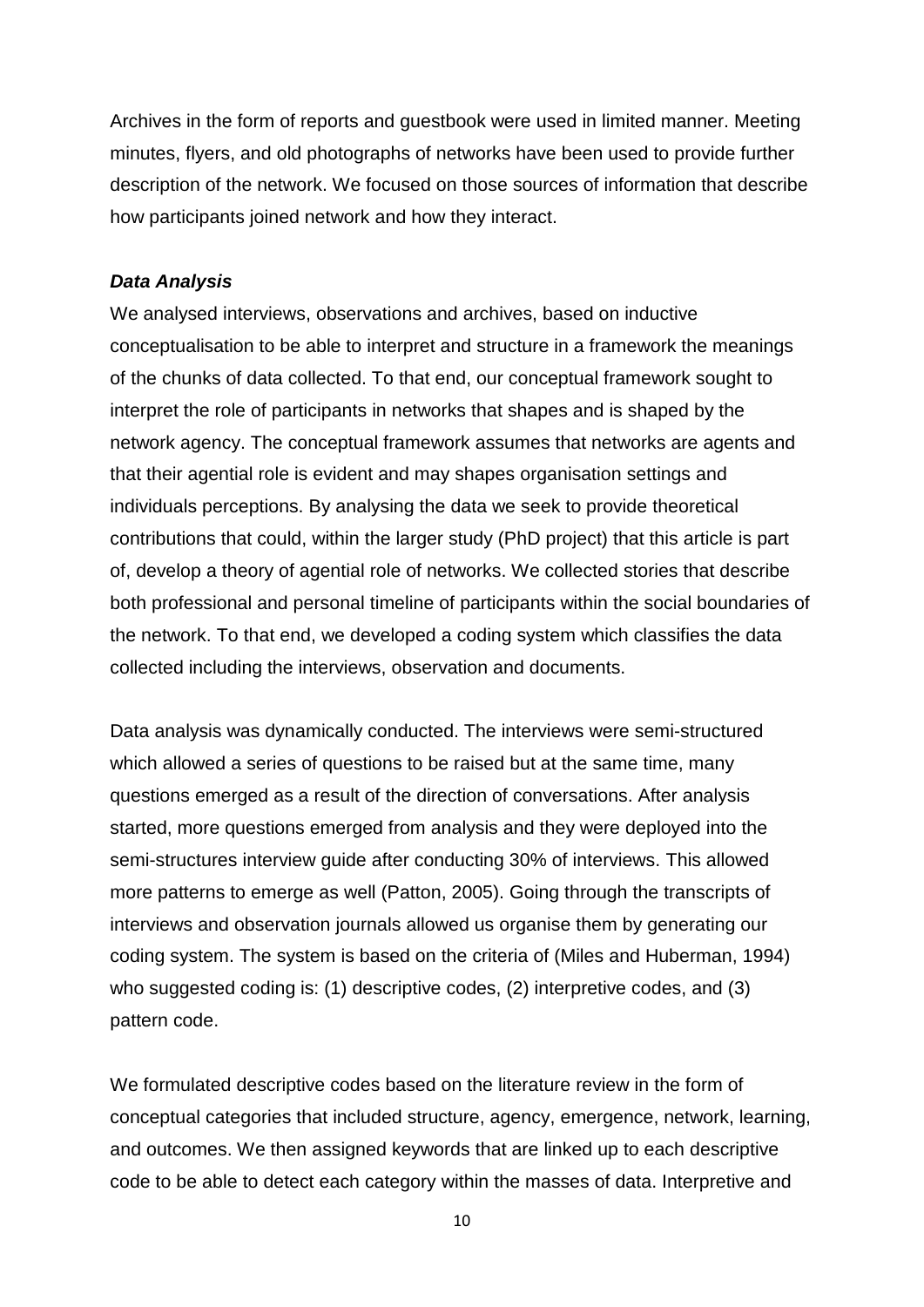pattern codes then were formulated to explain each category and also to link the categories with each other when appropriate.

# **Main findings: Agential role**

The findings of our investigation into data has led to promising avenues towards formulating a theoretical model of agential role of network. Investigating the agential role of networks does by no way mean that this will pause the functionality of network as a structure, but rather we are trying to see the network as an agent and at the same time realising that network can serve as a structure. This will help to first leave the debate of supremacy of either structure or agency, and second give more perspectives to the roles of networks that could do in our life; for example, how do networks affect knowledge sharing [\(Lazer and Binz-Scharf, 2007\)](#page-23-9)?

We are rather shifting the way we look at network from structural to agential. This shift formulates question, e.g. what do networks do? how do networks reproduce and challenge the logics of organisations [\(Vaast and Walsham, 2005\)](#page-24-8)? This discussion may not please methodological individualists who think the society does not exist and that individuals are in effect nor would please structuralists who think individuals are governed by social structure. The reason for this discontent may be that methodological individualists do not want to recognise network as an agent, nor do structuralists accept that network will be treated as agent. Recently, [Martin \(2010\)](#page-23-10) concluded that there is an increasing acceptance among scholars that social order should be understood through "*real people*" in his article titled "On the retreat from collective concepts in sociology". In other words, human agency is superior over social structure.

# *Why people join networks*

When people come to network, they come to learn something. They perceive the network as a place where they can influence and influenced by. Do people know exactly what networks are? Does it make sense to them to know if it is a structure or an agent? Actually, to give a short answer: *Yes, they do*. We claim here that people sometimes look at network as agent rather than a structure. This answer needs to be clarified using the literature and data.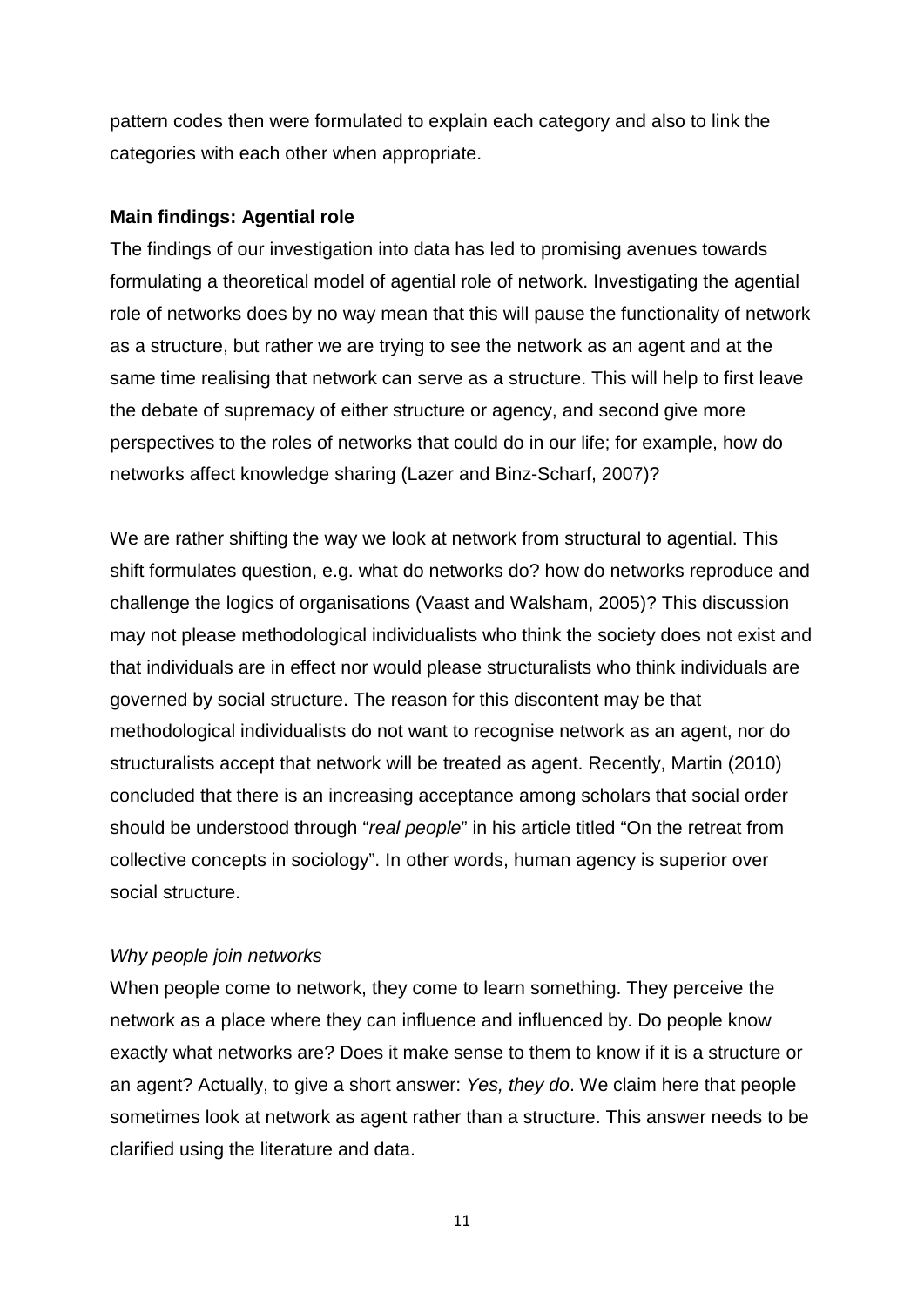The term structure is sometimes misleading. Organisations and individuals may feel obliged to submit to the structure for the properties of structure is to regulate and formulate social actions. In this regard, the following paragraph quoted from the seminal work of [\(Sewell Jr, 1992\)](#page-24-9) on duality of structure and agency gives important insights as why organisations and individuals could be *structured* by a structure:

*The term structure empowers what it designates. Structure, in its nominative sense, always implies structure in its transitive verbal sense. Whatever aspect of social life we designate as structure is posited as "structuring" some other aspect of social existence-whether it is class that structures politics, gender that structures employment opportunities, rhetorical conventions that structure texts or utterances, or modes of production that structure social formations*

Do people join networks because they are reputable and prestigious ones or because they do them a favour? It is what network does to them which matters more than what the nature of network is. Some people are deluded by the network appearance (structure) and might think big networks are always beneficial. But this time has gone after the boom of social media. Who buys from products from eBay without reading reviews of others? It is important for many customers to build a profile about the product before pressing the *buy* button. That said, people socially construct their meaning of the product. And it is similar in networks. Before joining networks, many people search the internet or ask colleagues or friends who joined or heard about the network especially if the network is paid subscription one.

In the Jewellery network, participant PO works as gold and diamond consultant for her own company. She illustrated how she joined the network as follows:

*I didn't know anything about networks or networking. I even did not know anything about jewellery before … I met PR on dinner and we talked a lot and enjoyed the dinner. She asked "oh by the way do you JEWEL network? I said No what it is about? She told me it is business network for jewellery and people come to market products and buy products so why don't (ya) come with me and you see what it looks like… So after she persuaded me I decided to go because I was eager to customers especially I moved newly to UK and my social relationships are still limited… and here I'm.. I joined the network and met that gentleman who was*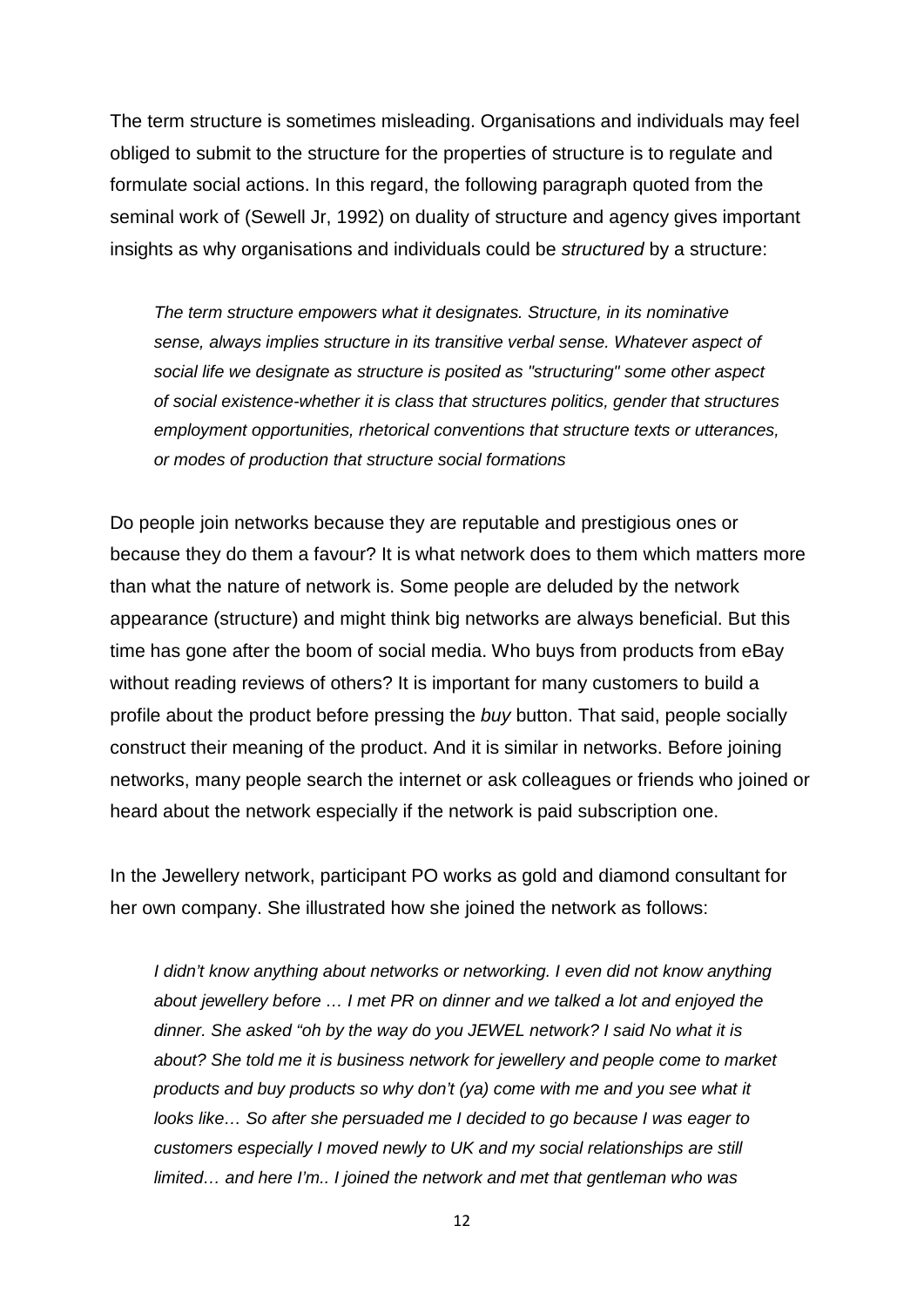*interested to buy the ring for his wife.. the 400 pounds I paid to join this network never gone for nothing.*

From what participant PR has said, two main points are drawn. The first point is that her new friend told her about the network. This was new friend in UK and PR's connections were limited therefore any new connection counts for her. This socially weak relationship has offered her information that otherwise could be redundant [\(Granovetter, 1973\)](#page-23-11). The second point is that her friend has provided a description of the network, stressing more on the nature of network and how important it is for PR to join (i.e. influencing using the structure of the network and agency of actors). The claims made here implies the importance of structure. However, when PR was asked why she really joined the network she replied:

*Well, it is what it offered to me as I said. I managed to sell a very expensive ring. I did not care about how nice or well established this network was ..how many people join was the most important thing for me.*

PR was not impressed by network properties but she was interested in what the network does and who joins. Again, it is important to borrow from narration of [\(Sewell](#page-24-9)  [Jr, 1992\)](#page-24-9) who further explained:

*The most fundamental problem is that structural or structuralist arguments tend to assume a far too rigid causal determinism in social life. Those features of social existence denominated as structures tend to be reified and treated as primary, hard, and immutable, like the girders of a building, while the events or social processes they structure tend to be seen as secondary and superficial, like the outer "skin" of a skyscraper, or as mutable within "hard" structural constraints, like the layout of offices on floors defined by a skeleton of girders. What tends to get lost in the language of structure is the efficacy of human action-or "agency," to use the currently favoured term.*

This means that on the interorganisational level (networks), the conception of favouring network features not the processes is problematic for it ignores the function and praises the structure. So the question that is valid in this disposition is: if it was not for the structure, what qualities has the network have to infer the action of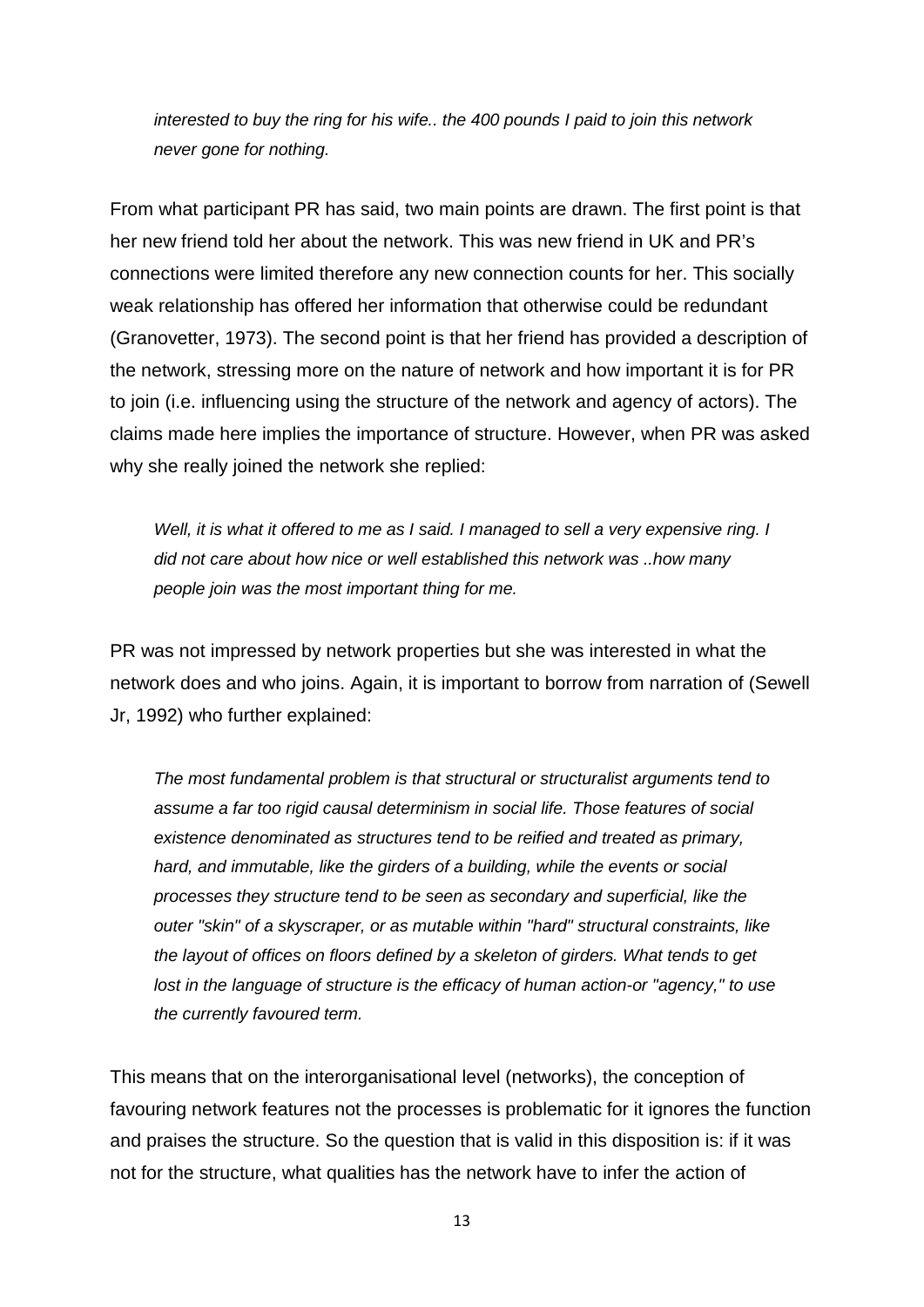participants? In other words, what form does network carry to make its role active? To be able to answer this question, it is important to understand what agency means.

From the organisational learning research, [Argyris and Schön \(1978\)](#page-22-11) suggested that individual is the agent of learning. This in fact reflected the everlasting debate in organisational learning literature, as who the learner is; the individual or the organisation. In this regard, explanations of [\(Bandura, 1989\)](#page-22-10) which are based on human agency suggested that the "self-belief of efficacy" is what marks human agency capable. By this, [Bandura \(1989\)](#page-22-10) meant that agents need to feel they are capable of imposing actions or exercising control of things. It is a cognitive process where people plan, judge and forecast based on their recognition of their efficacy [\(Bandura, 1989\)](#page-22-10). Being it cognitive or emotional, what is important is the network being able to influence and to cause actions rather being described as a rigid structure.

# *Network building network*

In the previous category, we have discussed how networks influence individuals. In this category, the level of analysis will jump to further levels; that is of interorganisational level. This category was influenced by the question of how do networks build other networks. Our data indicated that this category was replicated in at least two networks. In Network I, BS is the owner of a photography company. BS is interested in photography and education. He lectures at university as well in IT educational materials. He joined Network I since 12 years and his commitment as he described is "distinguishable". When he was asked about the network he is connected to he replied:

*… I'm networked in the photography area, I'm networked in the e-learning community, I'm networked in the health community as well, locally and nationally and internationally …*

BS not only is connected to one network, but rather to three different networks that he described as "learning networks". This part of the interview was so interesting that the principal researcher asked him why *He* is connected to those three different networks, he then replied: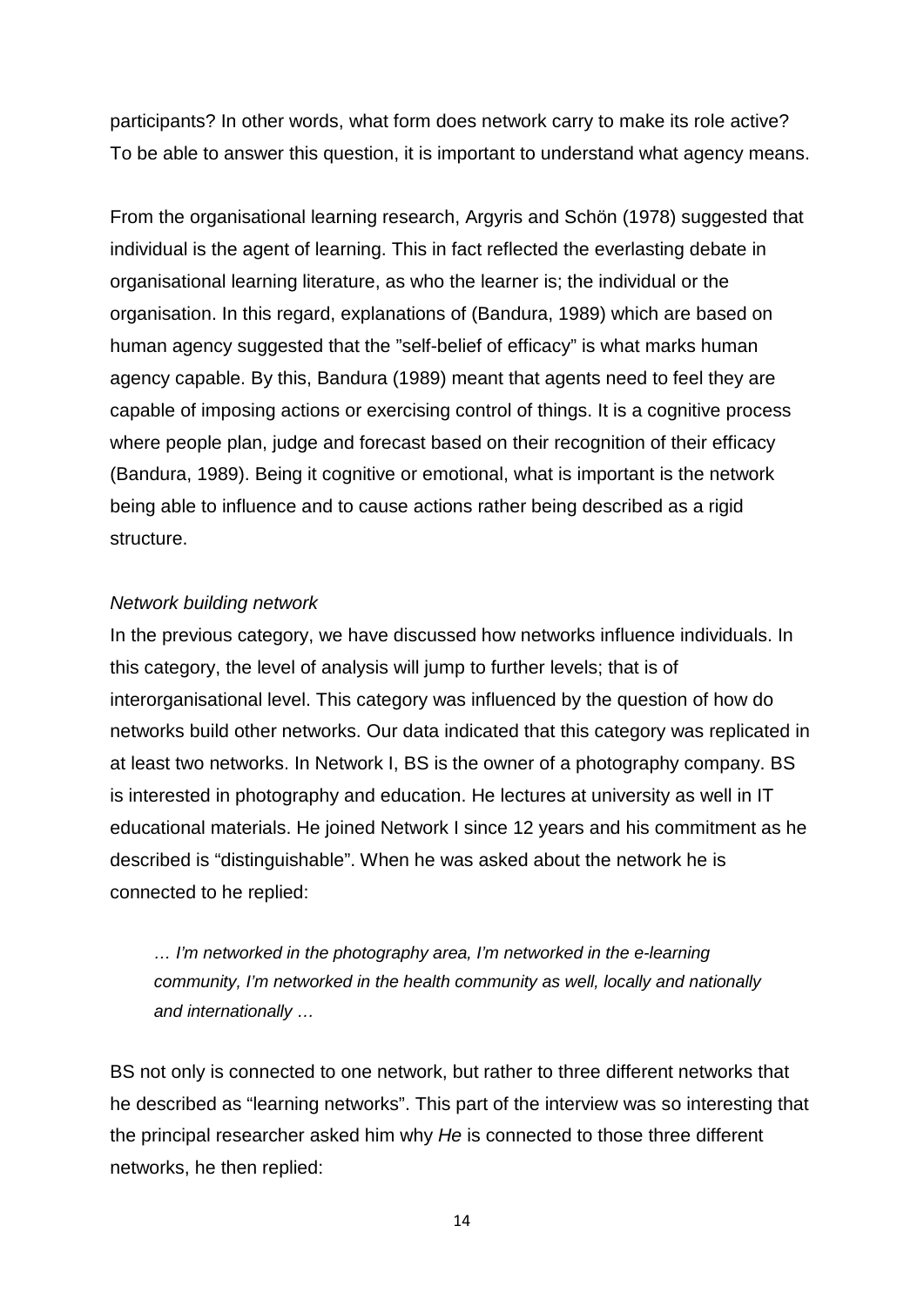*I like to give a part of me back to the networking people…… I do it as part of my return back to society because what society gives me is an opportunity to network people and get to know different people, some like-minded people.*

BS first joined photography and he was so committed that he attended regularly and sometimes arranges events. He learnt new techniques and sent back his newly acquired knowledge to his business partners. He, however, was a lecturer at the university. When he noticed his students struggle in some subjects, he decided to establish a new network similar in principle from the photography network. The purpose of the new network was to help students communicate and share their experiences and also overcome difficulties they face in the module he teaches. He was also interested in health community network in Liverpool. The reason is that his best friend is a photographer too but teaches health modules at the same university. Although BS was inspired by the network that his friend invited to, BS failed to convince his friend to join his own network.

BS was inspired by networks. Photography network made him create another network and inspired him to join another network (health community). The role that the network played is strong enough to create another network thus expanding the breadth of networks. BS when asked whether he made personal relations (i.e. friends) out of networks, He said later that:

*Yeah.. I have four friends whom became friends only from the network. We meet up weekly and talk about photography and personal life. We sometimes travel to Scotland and Wales to take photos of the nature.*

In this, BS created a micro network that resulted from a larger network i.e. vertical generation. The purpose of this network was to get more focused on mutual interests. This presents the network evolution as both vertical (smaller networks of the larger one) and horizontal (more networks of same size are created). "It takes a network to build a network" [\(Lazer and Binz-Scharf, 2007\)](#page-23-9).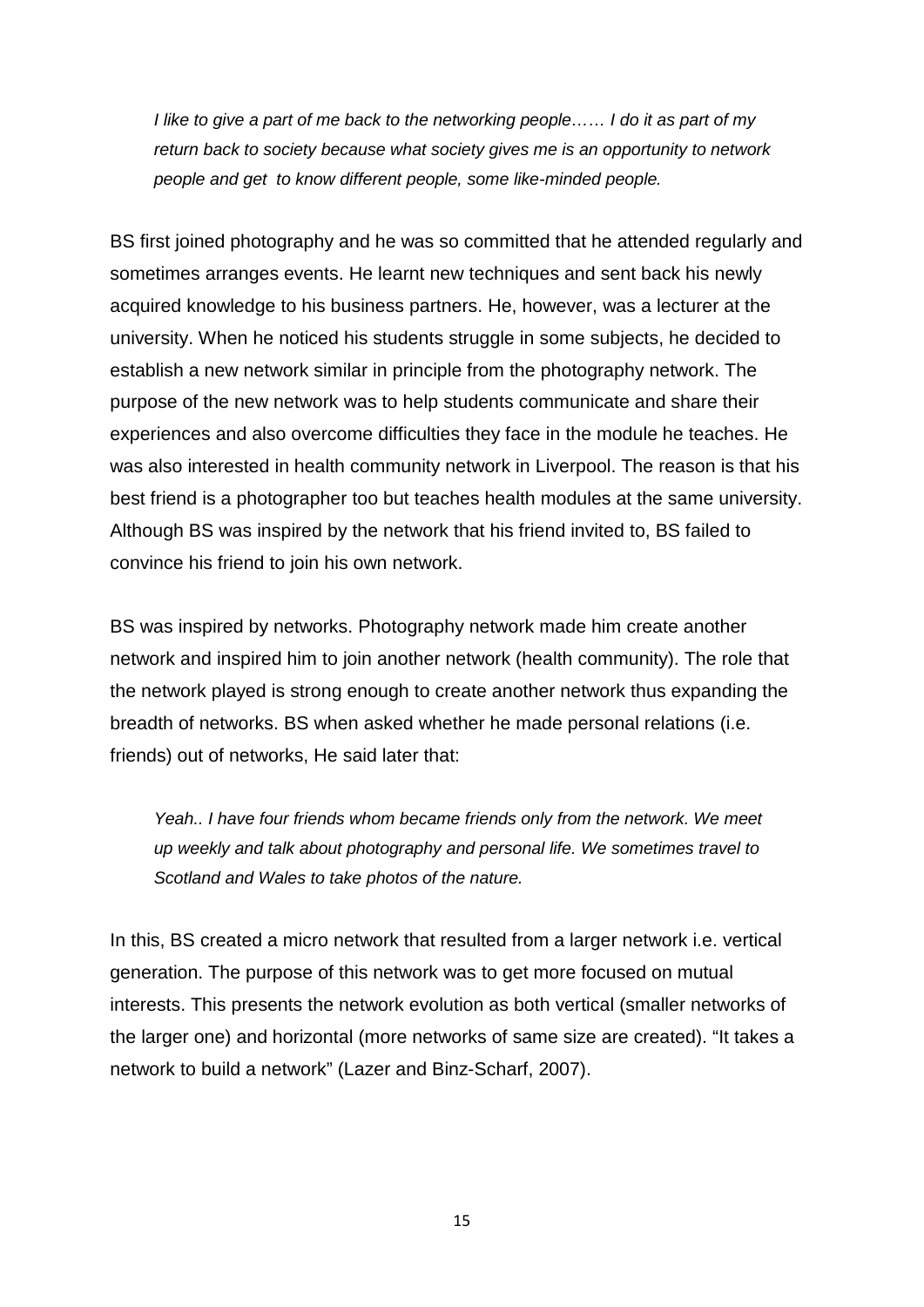# *Agency pays back: motivation*

In Consulting Network, RS manages a consultancy firm that provides training for managers in presentation skills. He was asked what he thinks the network benefited him and what he feels about the network. The network to an extent inspired him that he felt he has always to give back to network because network reciprocates with him. He said:

*…I organised the day, I organised the location and I made sure everybody was in contact with each other and everybody was safe so I looked after people but in exchange for allowing it to take place …*

By taking the stance of agential role of networks, the network is looked at as an agent that could be reflecting and reflected upon. A recent study of [\(Van Den Ende et](#page-24-10)  [al., 2012\)](#page-24-10) investigated how *standard content* is reacting with standard supporting organisational networks. Not only had the study focused on the impact of the network on the standard, but also on standard's impact on the network itself. The study stressed the importance of standard flexibility on increasing network members and spreading the network growth and diversity. This makes the network more genuine in seeking to establish the standard for which reason the network was established [\(Van](#page-24-10)  [Den Ende et al., 2012\)](#page-24-10). However, the main contribution of [\(Van Den Ende et al.,](#page-24-10)  [2012\)](#page-24-10) was that network has a co-evolutionary nature. Networks were found to reciprocate with their environment from one side to produce specific outcomes and reciprocate with those specific outcomes from another side to strengthen network position.

[Borgatti and Foster \(2003\)](#page-22-4) stressed that the majority of network research was dedicated to the consequences of networks, but it was not evident that such consequences were treated as part of agential role of network. It is important to understand what is meant by consequences of networks. The root of "consequences" can be traced back to cause and effect model. From the causality perception, consequences of networks may not result from the agential role of networks. A network consequence might have occurred because of a force other than the agent (the network). This is framed in the question of how we can make sure a network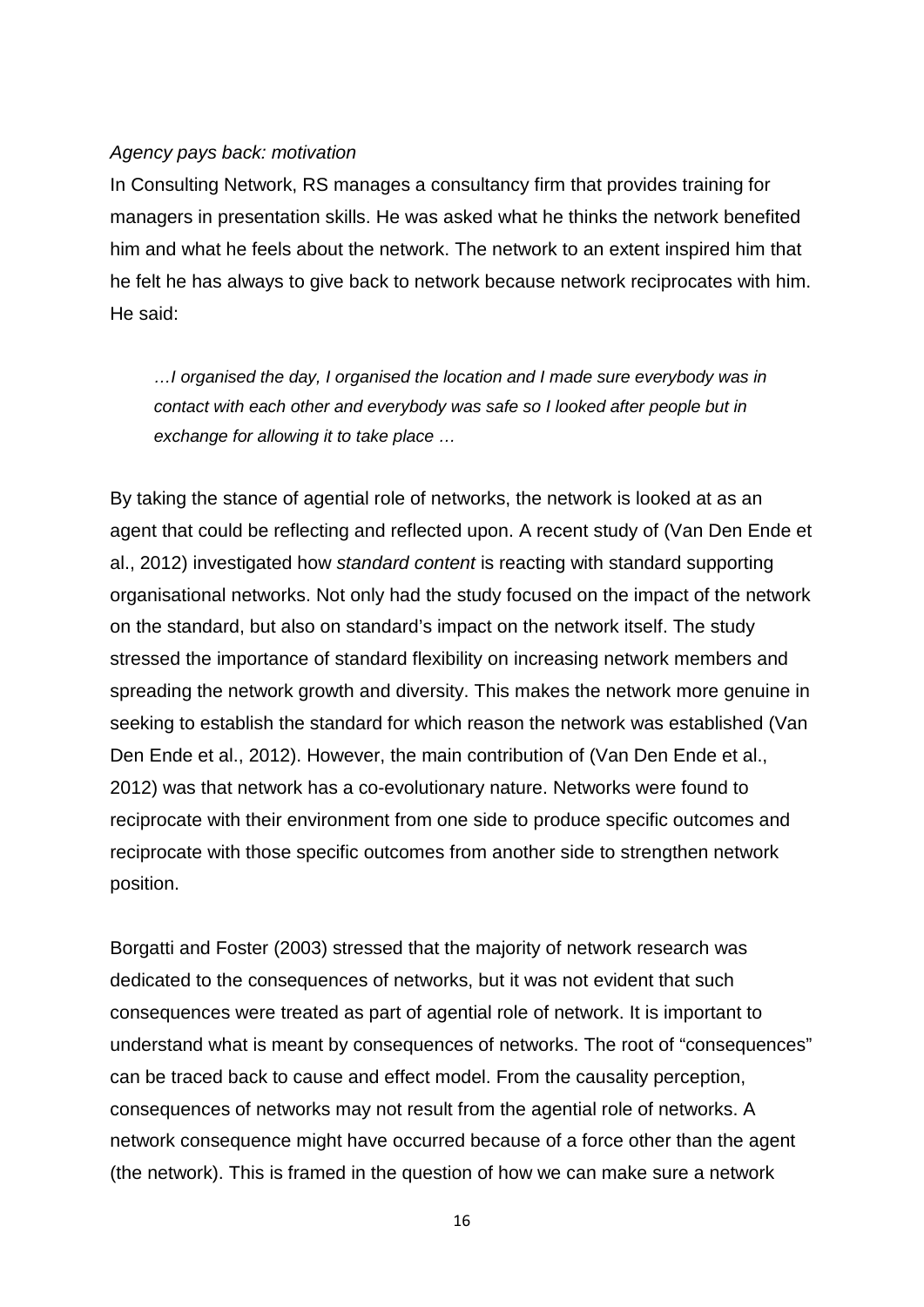consequence was linked to the network dynamics for example. Agential role of network could have produced a consequence, but it is difficult to claim that this consequence is truly related to network unless we are knowledgeable about network agential role.

We link back to the data. Although SC seems to be a person who believes in reciprocity, has described reciprocity as "mercenary" and "nasty" as he said:

*And you penetrate because of this—this chip you're bringing to it. So it does sound very mercenary but, you know, as I say, the students I'm working with, I try to encourage them to go to every event that I'm at especially if it's free. Look, if it's free, you should go, you know. Why, you know, pay, you know £9,000 a year and go to a lecture to listen to say me, who is relatively nobody, when you can go to a free talk and listen to someone who has got something, maybe an international status. And it sounds like I'm being very generous but I say to them look if you go there, I'm going to introduce you to people. If I introduce you to people, I'm bringing an audience and I become valuable because I'm seen to be bringing an audience with me to the event, which means I will get something else out of it. It's nasty, isn't it?* 

The work of [Wuyts and Dutta \(2012\)](#page-24-11) is important in understanding the agential role of network. They have studied networks in an alliance portfolio and concluded that the diversity of alliance portfolio is important for innovation. But this importance doesn't actualise without the internal knowledge that is also necessary to manage portfolio diversity. This result is congruent with path dependence perspective that was also studied by [\(Van Den Ende et al., 2012\)](#page-24-10) who investigated the role of networks in shaping path dependency and concluded that network inflexibility was a result of "diminishing scope of actions" during network different phases. For example, [Van](#page-24-10)  [Den Ende et al. \(2012\)](#page-24-10) noticed organisations join a network because of network flexibility to accept new entrants, but when that network size increased, it became difficult to change the standards that the network was trying to develop. When network was small in size, it was flexible and this encouraged more organisations to join which in turn decreased the flexibility of that network. This discursive relationship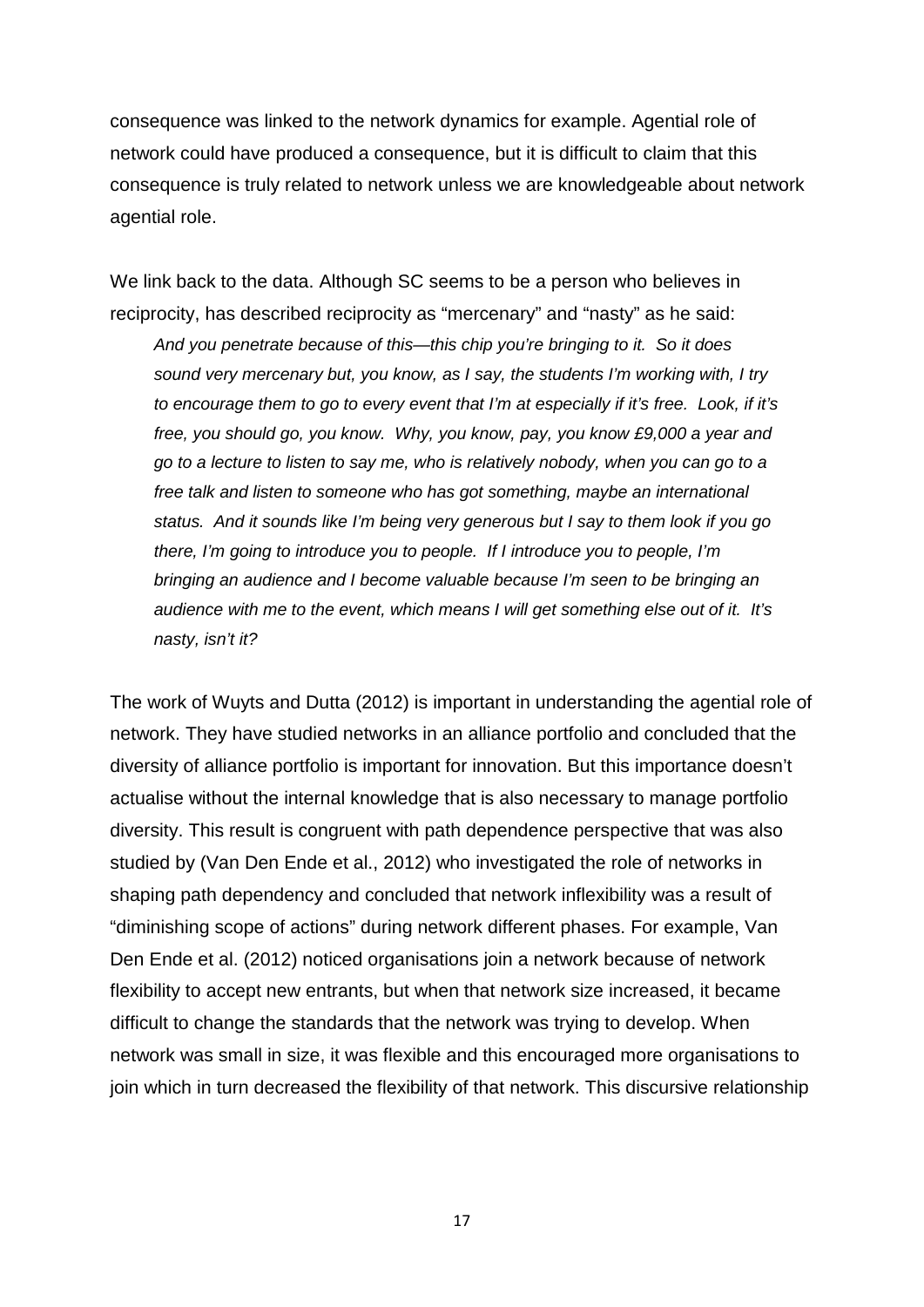could be better explained through Figure 1 below.



#### **Figure 1: Relationship between Network and Outcomes**

Probably we could claim this short script adopts [\(Bhaskar, 1998\)](#page-22-12) philosophical thesis that social world could be understood through explanations that are based on emergence. When individuals, who represent various organisations, agreed to establish a network, they meant that this network would operate as a hub for knowledge and experience sharing. It might not be that this network is meant to change the organisations. However, what was really deemed as a viable purpose of networks is to make this network a way to change organisations. So it is not the structure of network which will cause or lead to the change, however, the consequences of networks will do; i.e the agency of the network. Organisations and networks do not think primarily of how many network participants are sufficient to change the organisations, but how this number of participants could make the network able to serve the purpose of knowledge sharing and action improvisation [\(Da](#page-23-12)  [Cunha and E Cunha, 2001\)](#page-23-12). For this said, the basic assumption of network when established is argued to be a governing body that takes the form of a social structure that is able to serve its members. However, this assumes that we submit to that social structures are active, adopting structuralist philosophical stance.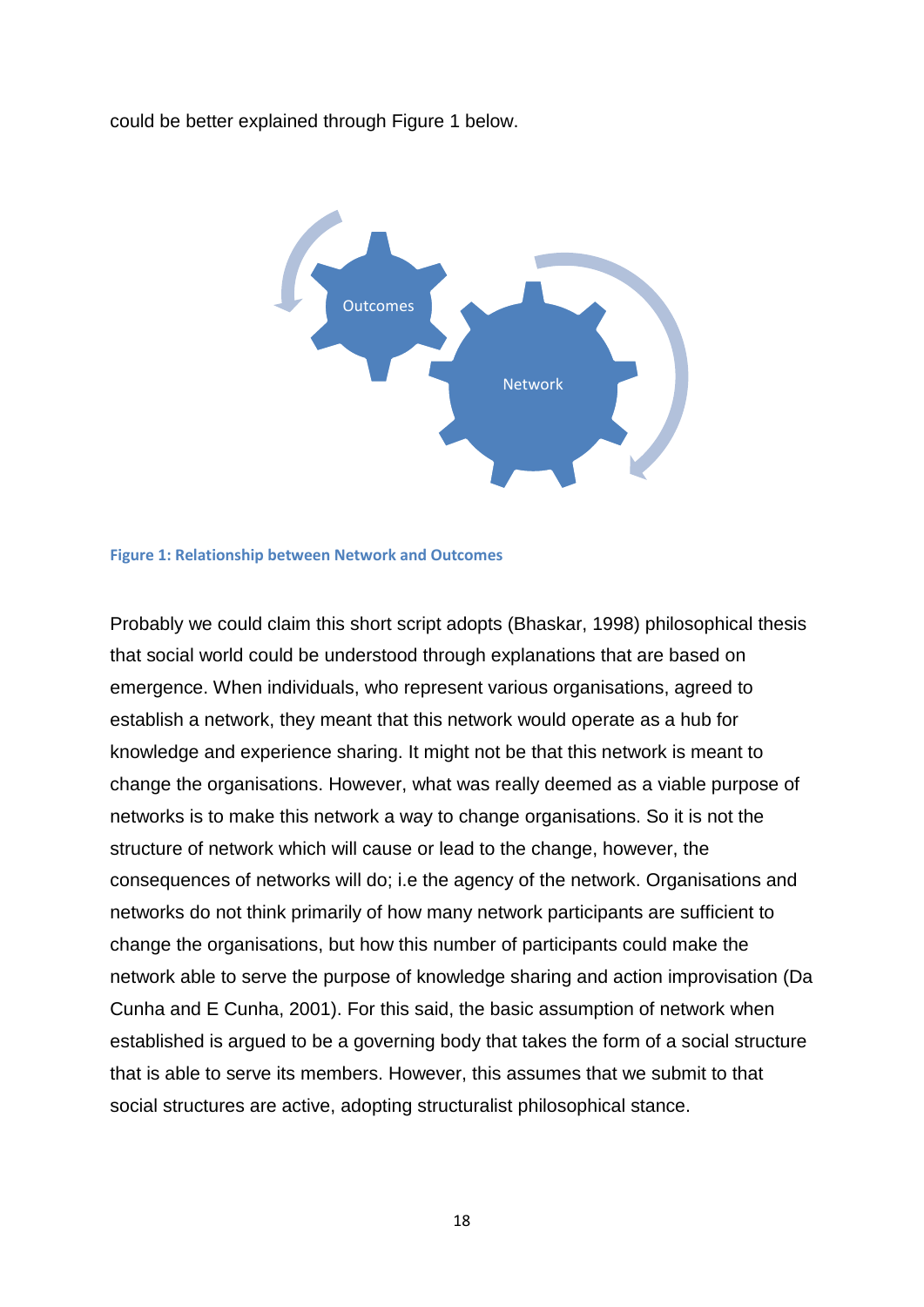The emergence causal power is important to understand what the network is and where it is going. For example, [Gulati and Gargiulo \(1999\)](#page-23-13) have raised the emergence as a fundamental question in their research "Where Do Interorganizational Networks Come From?". Their research mainly discussed the relationship between multiple networks and found out that organisations, which seek a specific network, rely on other networks to be able to decide which network they should cooperate with. This decision-making procedure was found later on to change the existing network structure. This has made the internal dynamics between organisational decision-making procedures and network structure ignite the formation of new interorganisational networks.

#### *Agential role*

We need to stress that agential role of network does not mutually exclude the structural characteristic of networks. We believe the two qualities of network (structure and agency) are not mutually exclusive in action nor are they in theory. To synthesise from the data collected and literature reviewed, we would employ the questions of [\(Elder-Vass, 2010\)](#page-23-5) that he believe would check if networks have agential role or not. The four questions are "(1) What are the parts, and how are they related, that make up human individuals? (2) How does this sort of structure lead to the powers that they possess? (3) And how is this sort of structure brought about and sustained?" however, [Elder-Vass \(2010\)](#page-23-5) indicated to the difficulty to ontologically discuss the three questions without understanding the nature of human biology which is necessary for human social functioning, in addition to human behaviour that can be influenced by external forces.

The assumption of [\(Elder-Vass, 2010\)](#page-23-5) would limit the concept of agential role of networks. To that end, if we look at networks, does not they have biological system? Biological system does not have to be of human flesh or have heart and lungs per se. A biological system could be thought of as a mechanical system. Networks could be assimilated to human body from functionality point of view. In this regard, functionalist overview is adopted. It is the function of biological system what matters many. Therefore, networks may function well without having the same biological properties of human. In addition, human behaviour was incorporated with biological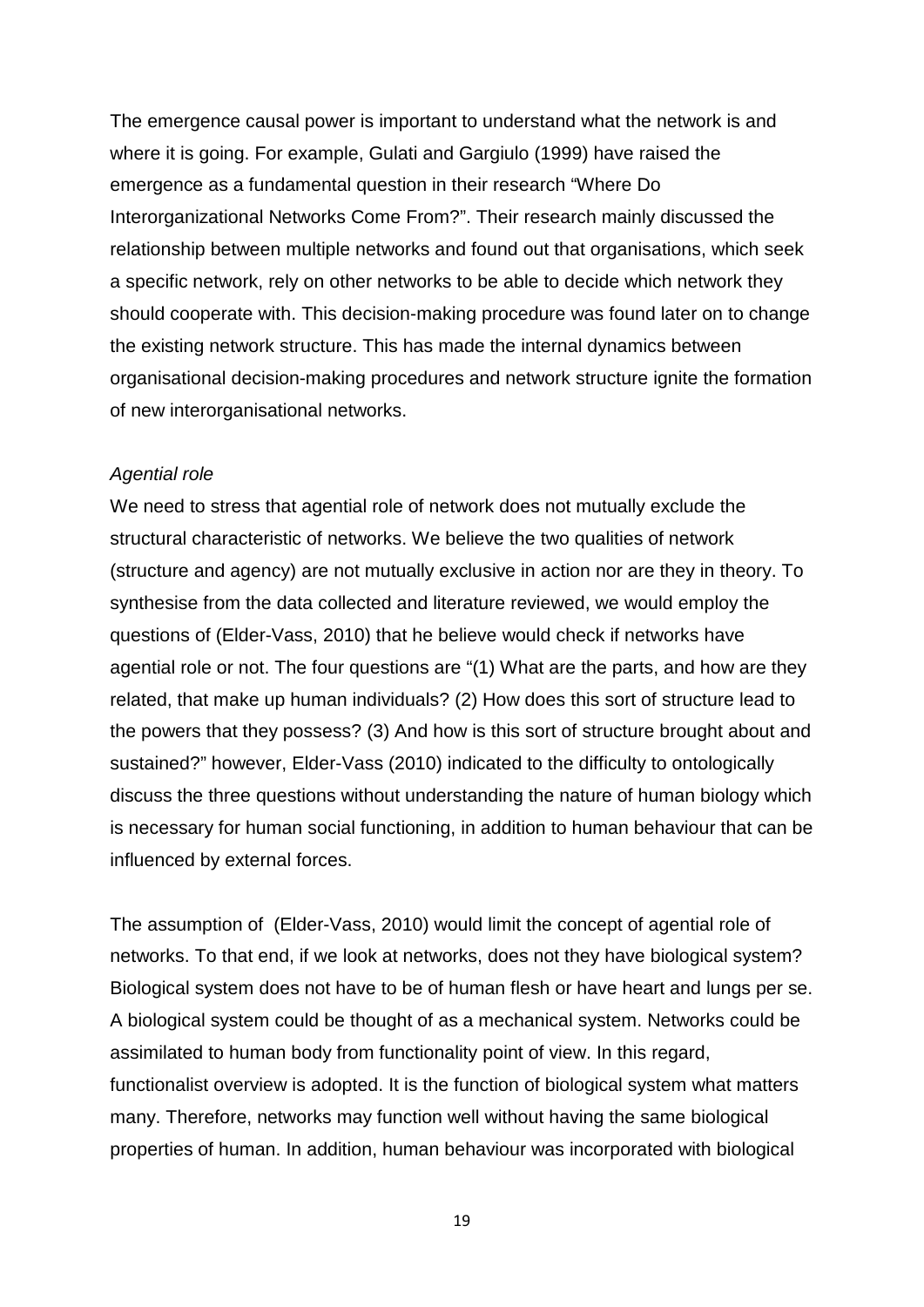system. This dichotomy looks like it was a structure agency debate where structure is human biological system and the agency is human behaviour.

[Sewell Jr \(1992\)](#page-24-9) suggested that agents should be knowledgeable and free to exert power of influence. On interorganisational level, they keywords should adapt to the level under investigation. Networks could be knowledgeable in the sense of collective decision making that is processed within the boundaries of network. If we come to deprive network of knowledge, this seems similar to claiming organisations do not learn.

In social systems, structure and agency are looked at as binary settings i.e are mutually exclusive [\(Giddens, 1984\)](#page-23-14). Superiority was generally given to structure where agents understand and freely exercise the rules that the structure diffuses [\(Sewell Jr, 1992\)](#page-24-9). We think network structure and agency are two sides of a coin and they exist at the same time. Structural properties of network infer agential properties of the same network to take actions.

# **Conclusion and implications**

This article is a conceptual paper and part of doctoral research that examines current network practices to diffuse knowledge across organisations. The article aimed at presenting a new perspective of how to study network practices. Network research has ignored the debate of structure and agency. Employing the agential role to networks, could provide fresh explanations for network practices and network antecedents. Looking at networks as a form of a structure may not reflect the purpose for which networks were created. Networks were created to impact and ignite change and improvement in current business practices. Structure is always perceived as a form that meant by to stabilise more than to change. Marriage institution was not meant to change but to stabilise relationships. Patriarchal institution was also meant to stabilise the domination of male.

Structures are static more than dynamic otherwise they would not qualify for the name "structure". While on the other side, agents are not recognised as agents until they create action through their own free will (such as producing and reproducing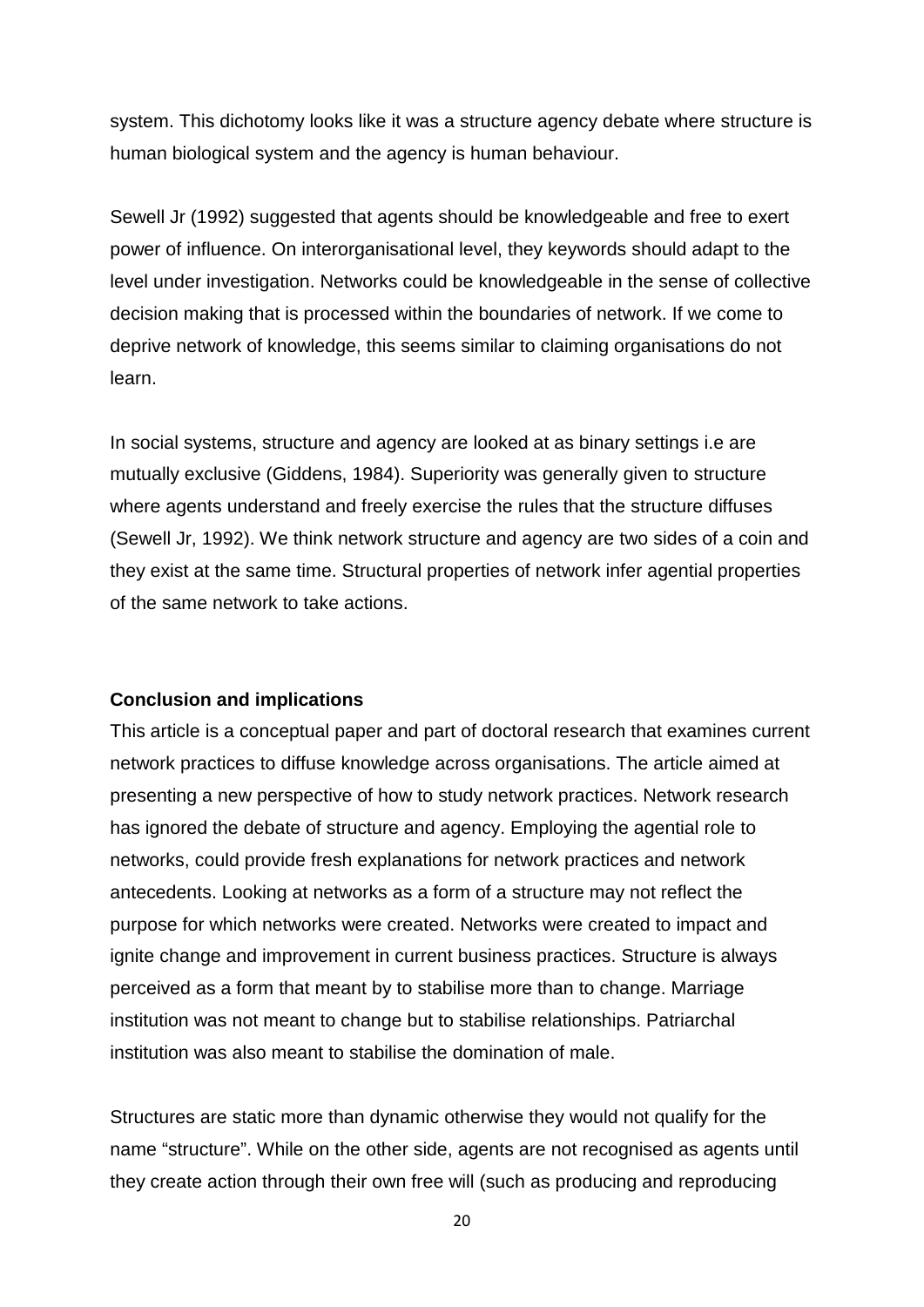meaning and norms); that is the change that will lead to stability. The change might be progressive or regressive but it seeks to create stability that would cause equilibrium with the social structure. For this reason, network is closer to behave in an agential role rather than a structure.

The main contribution of our article is to use [\(Elder-Vass, 2010\)](#page-23-5) theoretical lens of structure and agency in interorganisational settings. This provides fresh understanding of how network *work* and what networks do to *work*. Another contribution is not only we appreciate the agential role of network but also we think agency and structure are effective at the same time and one benefits the other.

This research contribution is believed to open the door for more research to study networks and how organisations learn across their organisations employing the perspectives of structure-agency debate.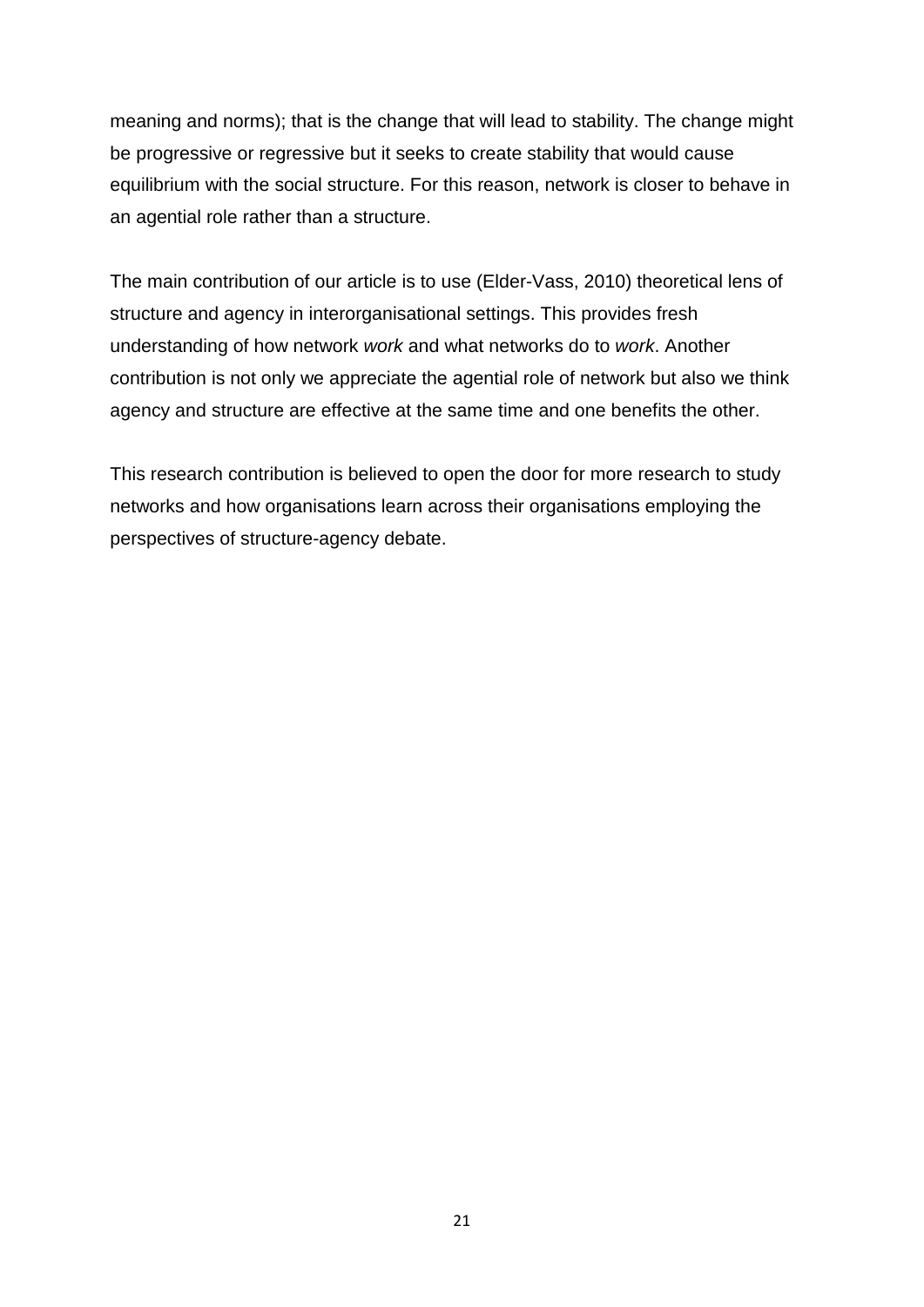#### **Bibliography**

- <span id="page-22-6"></span>Ahuja, G. 2000. Collaboration networks, structural holes, and innovation: A longitudinal study. Administrative Science Quarterly, 45, 425-455.
- <span id="page-22-11"></span>Argyris, C. & Schön, D. 1978. Organisational learning: A theory of action perspective, New York, Addison Wesley.
- <span id="page-22-0"></span>Arya, B. & Lin, Z. 2007. Understanding Collaboration Outcomes From an Extended Resource-Based View Perspective: The Roles of Organizational Characteristics, Partner Attributes, and Network Structures. Journal of Management, 33, 697-723.
- <span id="page-22-7"></span>Aviv, R. & Ravid, G. 2005. Reciprocity analysis of online learning networks. Journal of Asynchronous Learning Networks, 9, 3-13.
- <span id="page-22-10"></span>Bandura, A. 1989. Human agency in social cognitive theory. American psychologist, 44, 1175.
- <span id="page-22-1"></span>Baraldi, E. 2008. Strategy in industrial networks: experiences from IKEA. California Management Review, 50, 99-126.
- <span id="page-22-9"></span>Barnes, B. 2001. The macro/micro problem and the problem of structure and agency. Handbook of social theory. London: Sage, 339-352.
- <span id="page-22-2"></span>Besser, T. L. & Miller, N. 2011. The structural, social, and strategic factors associated with successful business networks. Entrepreneurship & Regional Development, 23, 113–133.
- <span id="page-22-12"></span>Bhaskar, R. 1998. Critical realism and dialectic. Critical realism: Essential readings, 575-640.
- <span id="page-22-3"></span>Blaschke, S., Schoeneborn, D. & Seidl, D. 2012. Organizations as Networks of Communication Episodes: Turning the Network Perspective Inside Out. Organization Studies, 33, 879-906.
- <span id="page-22-4"></span>Borgatti, S. P. & Foster, P. C. 2003. The network paradigm in organizational research: A review and typology. Journal of Management, 29, 991-1013.
- <span id="page-22-8"></span>Brass, D. J., Butterfield, K. D. & Skaggs, B. C. 1998. Relationships and unethical behavior: A social network perspective. Academy of Management Review, 14- 31.
- <span id="page-22-5"></span>Brass, D. J., Galaskiewicz, J. & Greve, H. R. 2004. Taking stock of networks and organizations: A multilevel perspective. Academy of Management Journal, 47, 795-817.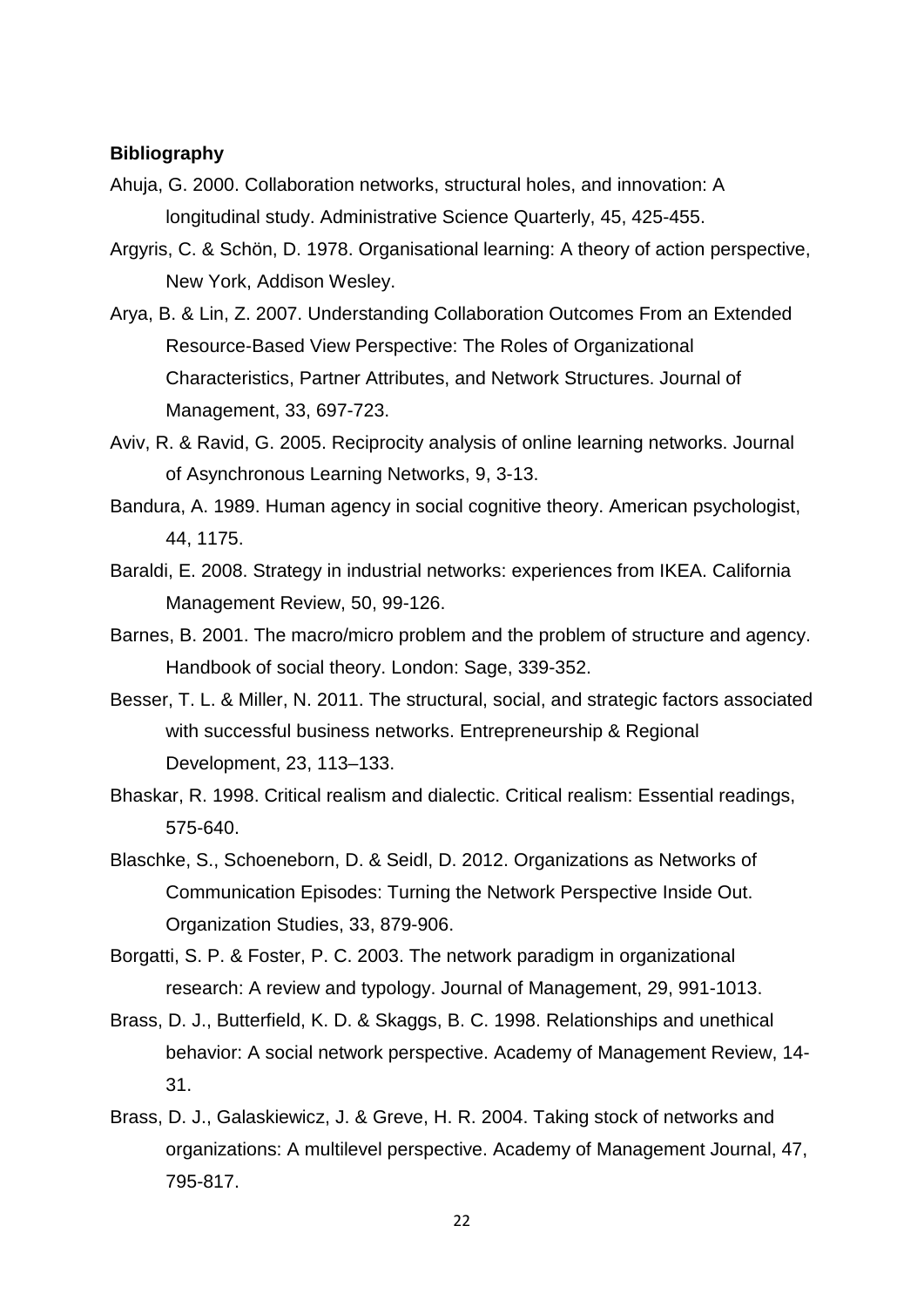- <span id="page-23-0"></span>Castells, M. 2011. The rise of the network society: The information age: Economy, society, and culture, Wiley-Blackwell.
- <span id="page-23-12"></span>Da Cunha, J. V. & E Cunha, M. P. 2001. Brave new (paradoxical) world: structure and improvisation in virtual teams. Strategic Change, 10, 337-347.
- <span id="page-23-8"></span>Eisenhardt, K. M. 1989. Building theories from case study research. Academy of Management Review, 532-550.
- <span id="page-23-7"></span>Eisenhardt, K. M. & Iii, L. J. B. 1988. Politics of Strategic Decision Making in High-Velocity Environments: Toward a Midrange Theory. The Academy of Management Journal, 31, 737-770.
- <span id="page-23-5"></span>Elder-Vass, D. 2010. The causal power of social structures: emergence, structure and agency, Cambridge University Press.
- <span id="page-23-14"></span>Giddens, A. 1984. The constitution of society: Outline of the theory of structuration, Univ of California Press.
- <span id="page-23-1"></span>Graetz, F., Rimmer, M., Lawrence, A. & Smith, A. 2012. Managing organisational change, John Wiley & Sons.
- <span id="page-23-11"></span>Granovetter, M. S. 1973. The strength of weak ties. American Journal of Sociology, 1360-1380.
- <span id="page-23-3"></span>Greenwood, R. & Hinings, C. R. 1996. Understanding radical organizational change: Bringing together the old and the new institutionalism. Academy of Management Review, 1022-1054.
- <span id="page-23-13"></span>Gulati, R. & Gargiulo, M. 1999. Where Do Interorganizational Networks Come From? American Journal of Sociology, 104, 1439-1493.
- <span id="page-23-2"></span>Hannan, M. T. & Freeman, J. 1984. Structural inertia and organizational change. American Sociological Review, 149-164.
- <span id="page-23-6"></span>Harvey, D. L. 2002. Agency and community: a critical realist paradigm. Journal for the Theory of Social Behaviour, 32, 163-194.
- <span id="page-23-9"></span>Lazer, D. & Binz-Scharf, M. C. 2007. It Takes a Network to Build a Network. V. Mayer-Schönberger & D. Lazer (Ed. s), Governance and information technology: From electronic government to information government, 261-280.
- <span id="page-23-10"></span>Martin, P. J. 2010. On the retreat from collective concepts in sociology. In: MARTIN, P. J. & DENNIS, A. (eds.) Human agents and social structures. Manchester: Manchester University Press.
- <span id="page-23-4"></span>Mayhew, B. H. 1980. Structuralism versus individualism: Part 1, shadowboxing in the dark. Social Forces, 59, 335-375.